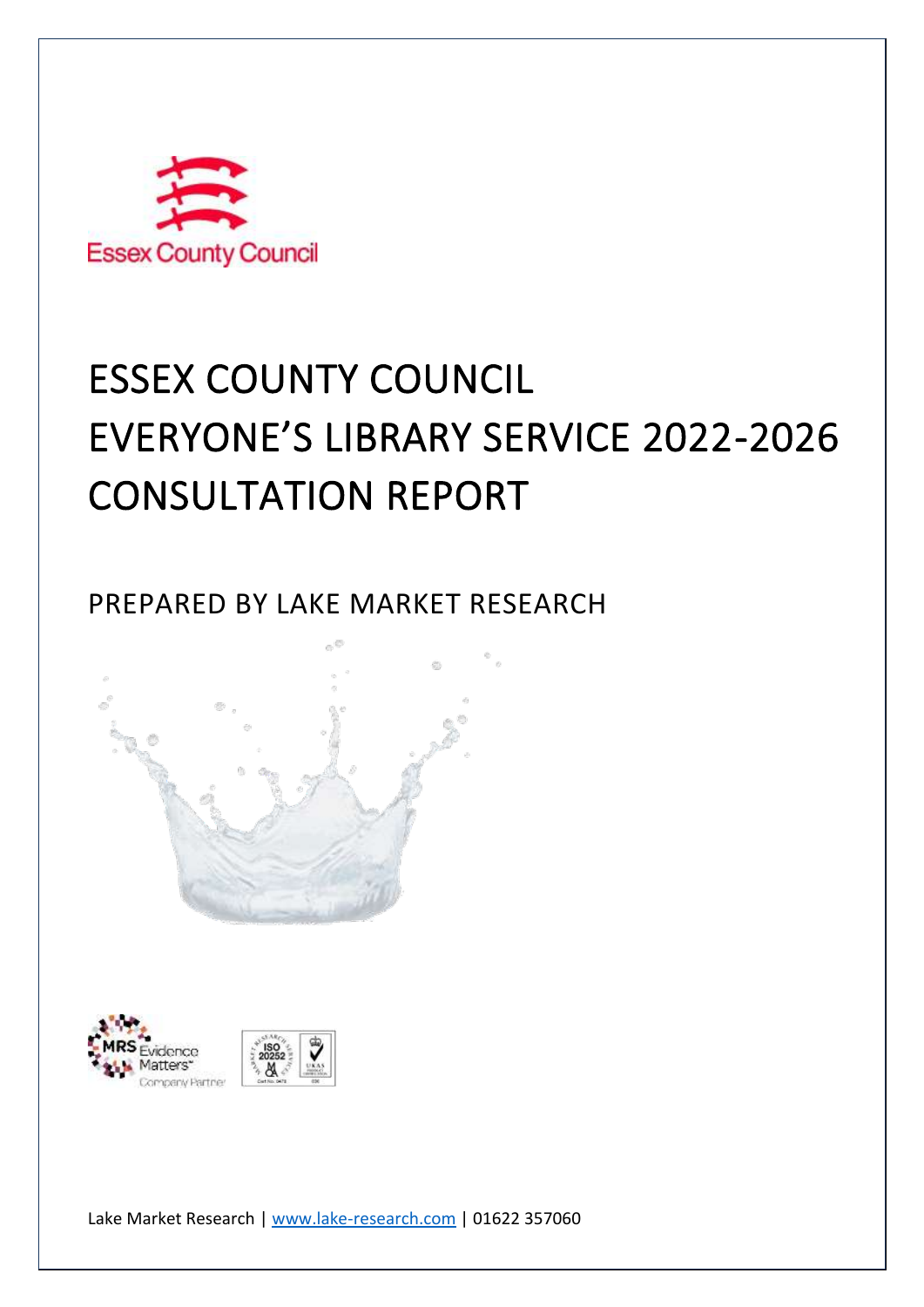## **CONTENTS**

| <b>BACKGROUND AND METHODOLOGY</b>                       | 3  |
|---------------------------------------------------------|----|
| <b>EXECUTIVE SUMMARY</b>                                |    |
| INDIVIDUALS - USAGE & FAMILIARITY WITH LIBRARY SERVICES | 9  |
| INDIVIDUALS - OVERALL OPINION OF KEY AIMS PUT FORWARD   | 19 |
| INDIVIDUALS - FUTURE OF ESSEX LIBRARIES                 | 32 |
| ORGANISATIONS - OVERALL OPINION OF KEY AIMS PUT FORWARD | 36 |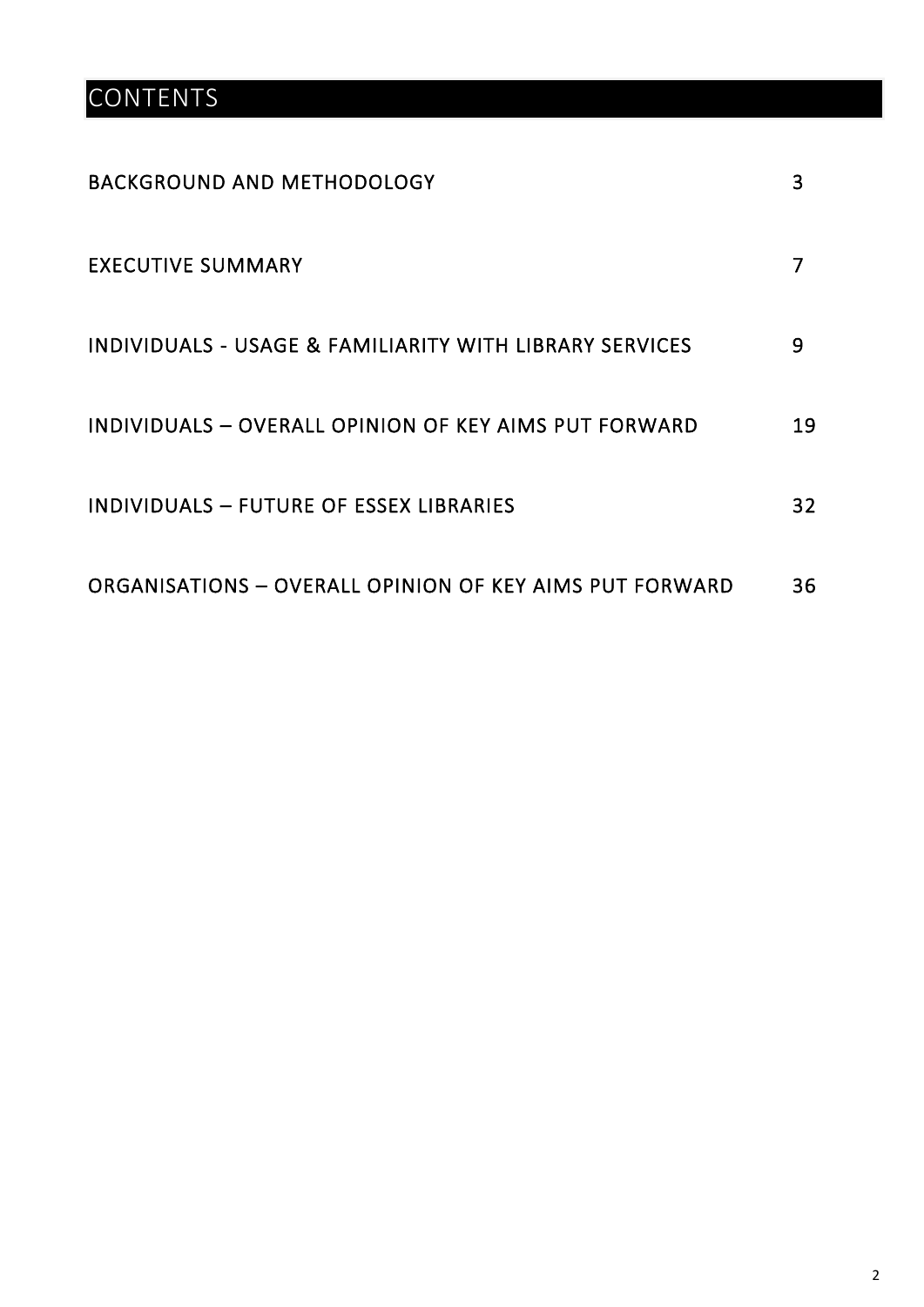## BACKGROUND AND METHODOLOGY

#### BACKGROUND

Essex County Council isthe second largest library authority in the country, serving a population of nearly 1.5 million residents across a network of 74 libraries, two mobile library vehicles, an online e-library service, and a home library delivery service provided by volunteers to residents who cannot access onsite or mobile services.

In 2019-20 (the last year unaffected by pandemic restrictions), the library service had 226,000 active users, 4.3 million visits, 3.9 million loans, and over 400,000 e-resources were borrowed. The service provides free internet access to users through computers and public Wi-Fi; free access to a range of online learning tools and a range of local studies resources and special collections available at different sites across the county. The service also runs a range of in-person and online activities for all age groups as well as activities to help people develop new skills, improve their health and wellbeing, connect with others in their community and reduce social isolation.

The world has changed significantly in the last 18 months. With a new administration and new Plan for Essex in place, Essex County Council are refocussing their vision and plans for the future of Library services. This plan sets out high-level aims for the service and the areas the service will be working on over the next four years:

- Library Service and Literacy
- Infrastructure and Communications
- Supporting communities and Levelling Up

Essex County Council launched a consultation with the aim of seeking views from Essex residents, library service users and organisations about the draft plan and the areas of focus for the next four years.

#### METHODOLOGY

The consultation was hosted on Essex County Council's consultation portal for 8 weeks from 26<sup>th</sup> November 2020 to 21<sup>st</sup> January 2022. The library survey was publicised extensively across the county.

Social media activity reached hundreds of thousands of local people through posts on ECC and Essex Libraries social media channels as well as a Facebook advertising campaign. The survey was also prominent on both the ECC and Essex Libraries websites and social media channels throughout.

The draft plan and survey were also shared directly with residents through resident and library newsletters. Prior and throughout the consultation, engagement was carried out with local, regional and national press, generating coverage in many local newspapers and on local radio stations.

Posters, popup banners and postcards have been displayed in libraries and staff have also been encouraging residents to give their thoughts on the plan. A number of groups have also been engaged with directly including the Young Essex Assembly, schools, faith leaders, as well as library clubs and groups.

#### POINTS TO NOTE

#### RESPONSE

• 2,213 responses were received via the consultation questionnaire - 2,185 from individuals and 28 responses from organisations. 7 emails were received to the consultation inbox and have been reviewed by this report's author.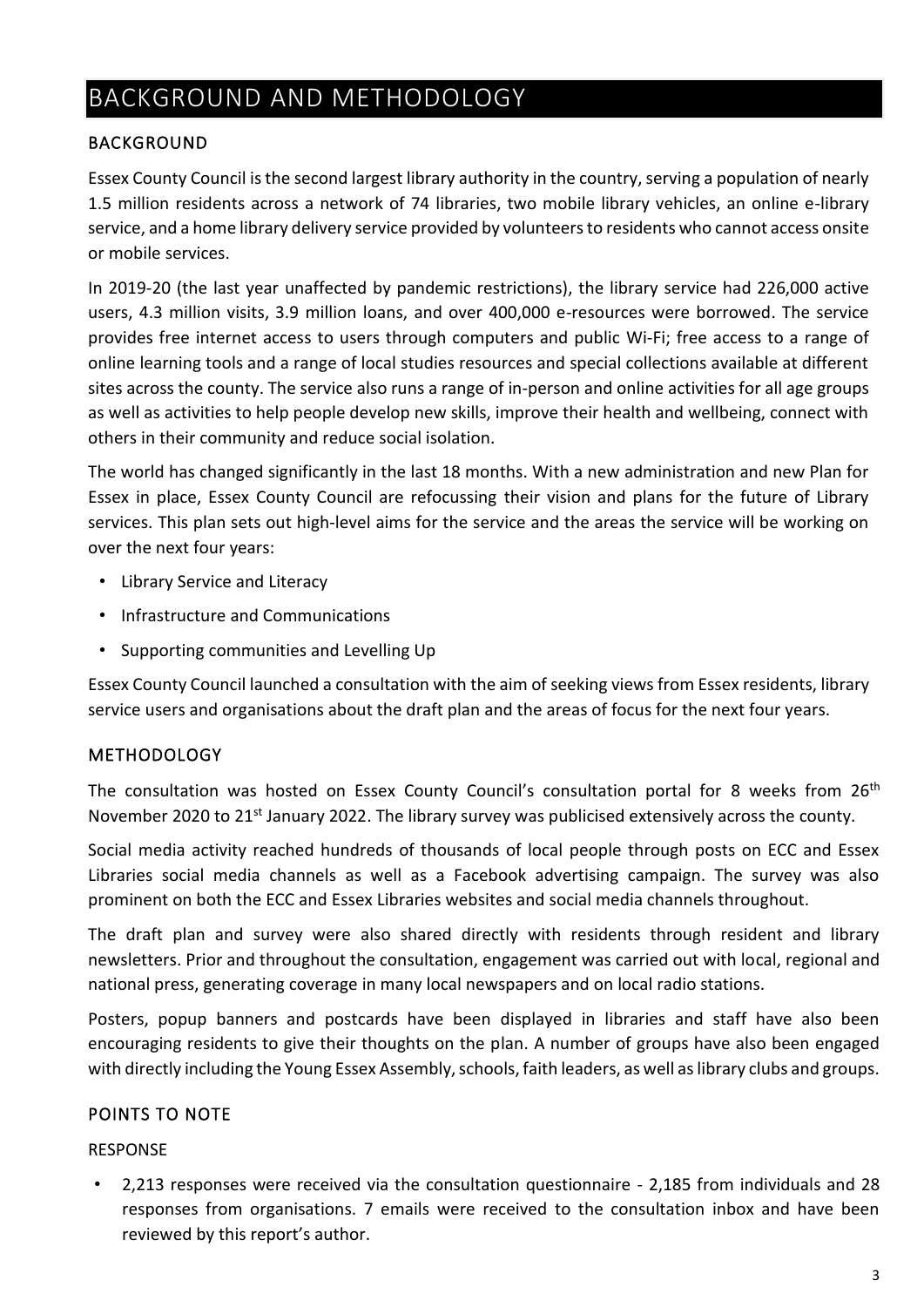- Please note that participation in consultations is self-selecting and this needs to be considered when interpreting responses.
- Responses to consultations do not wholly represent the wider Essex population and are reliant on awareness and propensity to take part based on the topic and interest.
- The majority of individual respondents are users of library services and indicated they have used library services in the last six months.

#### ANALYSIS

- Essex County Council were responsible for the design, promotion and collection of the consultation responses. Lake Market Research were appointed to conduct an independent analysis of feedback.
- All survey results are presented as percentages. Each chart title details the number of valid responses received to each question. Respondents could choose which questions they answered so the base size for each question will vary.
- The questionnaire contained a mix of single and multiple choice questioning. Where percentages for single choice questions do not sum to 100%, this is the result of computer rounding for each response code as percentages are displayed as whole numbers The report notes where respondents were given the option of providing more than one answer.
- It should be remembered that a sample, and not the entire population of the County, has taken part in this consultation. As a result, all findings are subject to sampling tolerances, which means not all differences are statistically significant. In our analysis we have checked for statistical significance in the percentages for all questions between all demographic subgroups of respondents. Any demographic differences have been analysed using appropriate statistical means to check for statistical significance by comparing percentages and also taking into account the base sizes for each subgroup. Where there are significant differences in response between demographic subgroups, the report includes commentary to this effect. Statistical significance has been conducted at 95% confidence.

#### DEMOGRAPHIC PROFILE OF INDIVIDUALS RESPONDING

The tables below depict the demographic profile of respondents against the Essex population<sup>1</sup> and the profile of library service users<sup>2</sup> (where comparable data is available). The proportion who left these questions blank or indicated they did not want to disclose this information has been included as applicable. Consistent with the ECC library user profile, a higher proportion of female residents took part in the consultation. The consultation received a higher proportion of responses from residents aged 55 & over compared to the ECC library user profile.

| <b>GENDER</b>                      | <b>Consultation Total %</b> | <b>Essex population %</b> | Library user profile % |
|------------------------------------|-----------------------------|---------------------------|------------------------|
| Male                               | 24%                         | 49%                       | 32%                    |
| Female                             | 70%                         | 51%                       | 53%                    |
| Non-binary/prefer to self-describe | 0%                          |                           |                        |
| Prefer not to say / blank          | 5%                          |                           | 14%                    |

 $1$  Based on 2020 population estimates for Essex County Council (excluding Southend and Thurrock). Age proportions have been recalculated to exclude those aged under 16.

 $2$  Based on profile of active library users (177,726 – used library card within the last year). District is based on home location selected at the point of joining the library.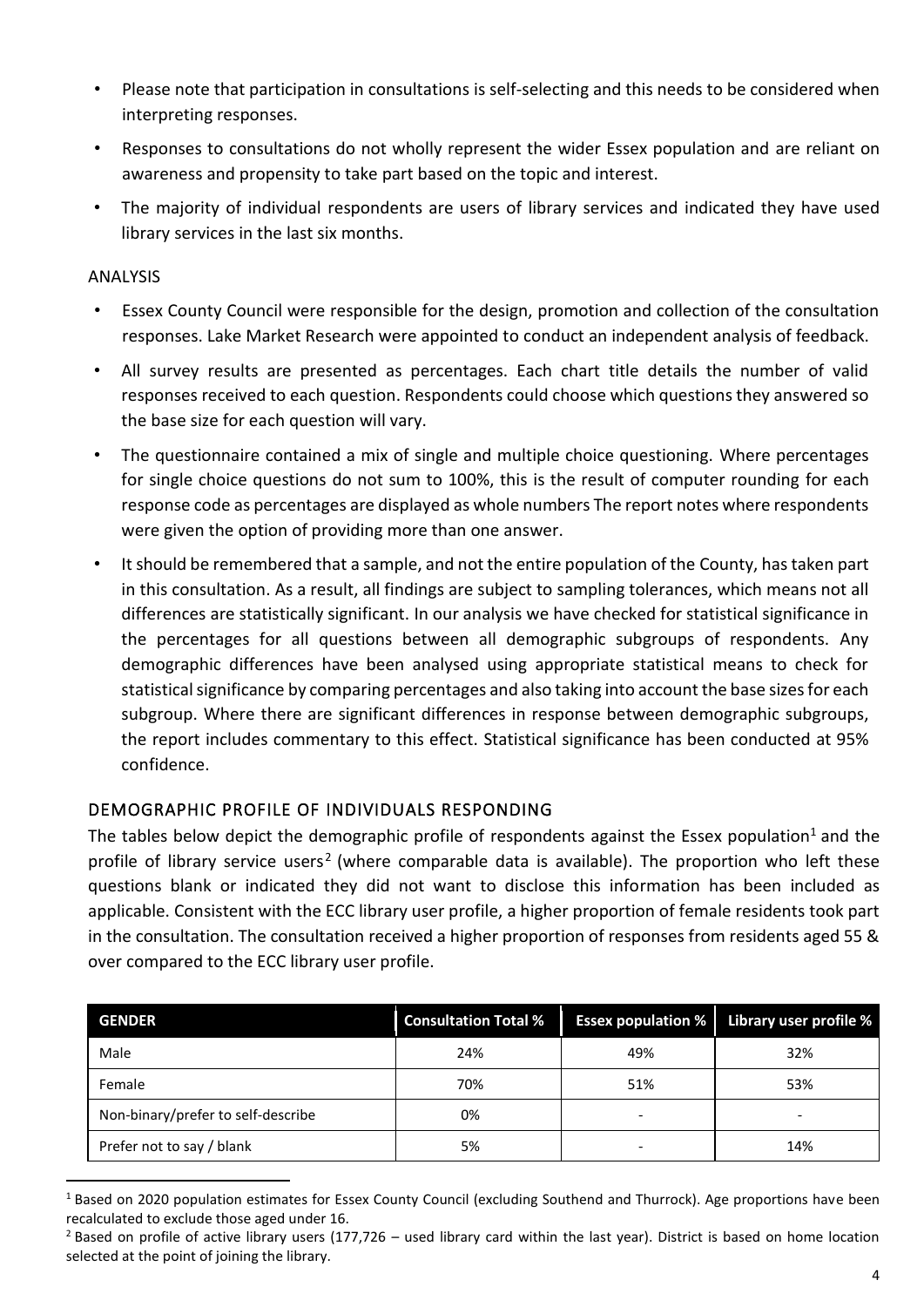| <b>AGE</b>                | <b>Consultation Total %</b> | <b>Essex population %</b> | Library user profile % |
|---------------------------|-----------------------------|---------------------------|------------------------|
| Under 16                  | 1%                          | -                         | -                      |
| $16 - 24$                 | 2%                          | 12%                       | 10%                    |
| 25-34                     | 7%                          | 15%                       | 14%                    |
| 35-44                     | 14%                         | 15%                       | 19%                    |
| 45-54                     | 15%                         | 17%                       | 14%                    |
| 55-64                     | 21%                         | 15%                       | 14%                    |
| 65 & over                 | 37%                         | 26%                       | 31%                    |
| Prefer not to say / blank | 4%                          | -                         | 3%                     |

| <b>DISTRICT</b>                     | <b>Consultation Total %</b> | <b>Essex population %</b> | Library user profile %   |
|-------------------------------------|-----------------------------|---------------------------|--------------------------|
| Basildon                            | 7%                          | 13%                       | 13%                      |
| <b>Braintree</b>                    | 11%                         | 10%                       | 10%                      |
| Brentwood                           | 6%                          | 5%                        | 6%                       |
| Castle Point                        | 5%                          | 6%                        | 5%                       |
| Chelmsford                          | 15%                         | 12%                       | 14%                      |
| Colchester                          | 17%                         | 13%                       | 14%                      |
| <b>Epping Forest</b>                | 6%                          | 9%                        | 8%                       |
| Harlow                              | 3%                          | 6%                        | 6%                       |
| Maldon                              | 4%                          | 4%                        | 4%                       |
| Rochford                            | 5%                          | 6%                        | 6%                       |
| Tendring                            | 10%                         | 10%                       | 9%                       |
| Uttlesford                          | 5%                          | 6%                        | 6%                       |
| Southend                            | 2%                          | $\overline{\phantom{0}}$  | $\overline{\phantom{0}}$ |
| Thurrock                            | 0.4%                        | $\overline{\phantom{0}}$  | $\overline{\phantom{0}}$ |
| Another neighbouring county / other | 2%                          | N/A                       | N/A                      |
| Prefer not to say / blank           | 2%                          | $\bullet$                 | $\overline{a}$           |

| <b>ETHNICITY</b>              | <b>Consultation Total %</b> | <b>Essex population %</b> |
|-------------------------------|-----------------------------|---------------------------|
| White British                 | 86%                         | 91%                       |
| White Irish                   | 1%                          | 1%                        |
| White other background        | 4%                          | 3%                        |
| Mixed / multiple ethnic group | 1.1%                        | 1%                        |
| Asian / Asian British         | 0.9%                        | 3%                        |
| Black / Black British         | 0.1%                        | 1%                        |
| Other ethnic group            | 0.8%                        | < 0.5%                    |
| Prefer not to say / blank     | 6%                          |                           |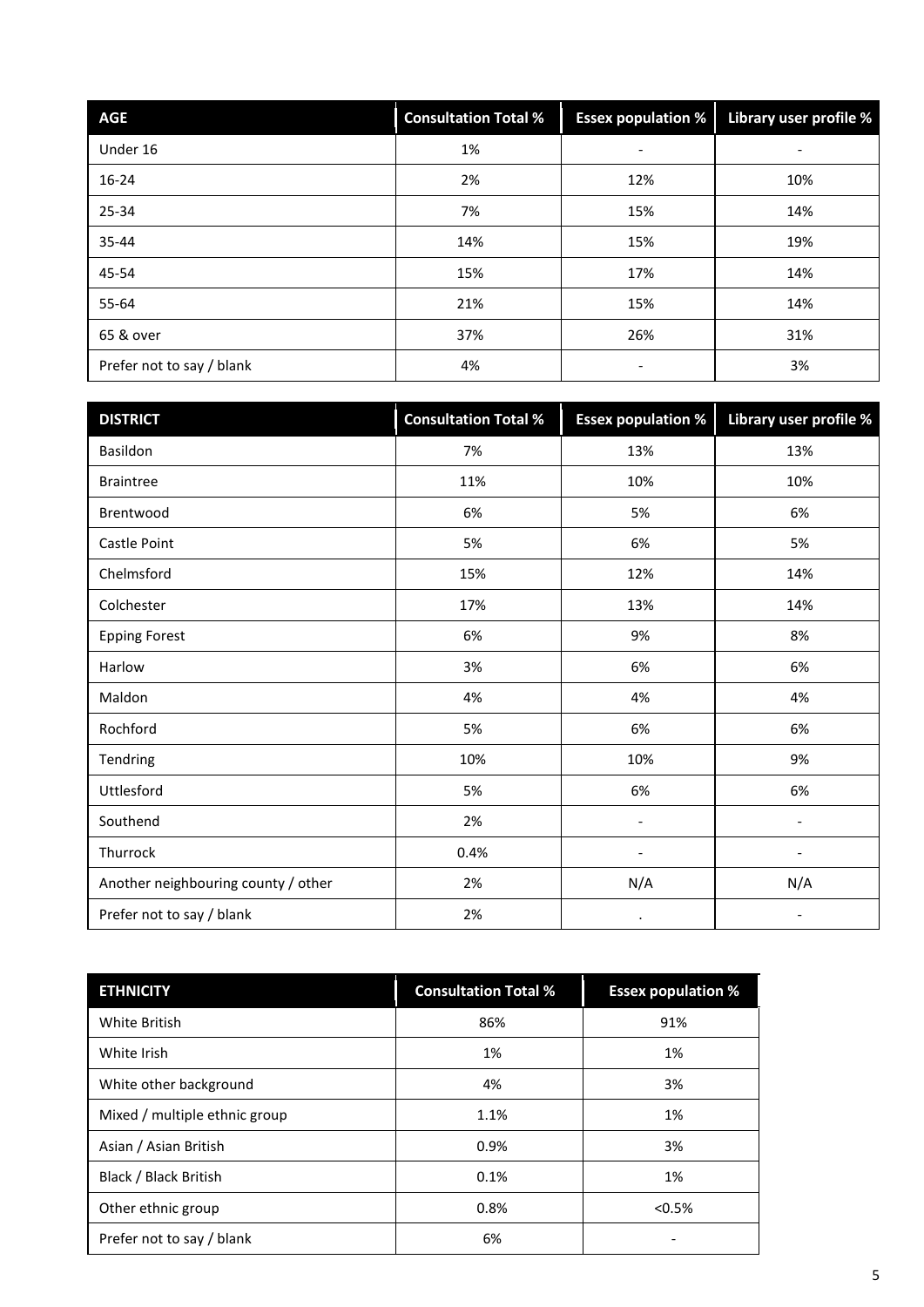| <b>WORKING STATUS</b>                                                         | <b>Consultation Total %</b> |
|-------------------------------------------------------------------------------|-----------------------------|
| Employed full-time                                                            | 23%                         |
| Employed part-time                                                            | 16%                         |
| Self-employed                                                                 | 6%                          |
| Employed on flexible/zero hours contract                                      | 1%                          |
| In full-time education or training (e.g. college, university, apprenticeship) | 2%                          |
| Not currently employed                                                        | 5%                          |
| Volunteering                                                                  | 6%                          |
| Retired                                                                       | 40%                         |
| Other                                                                         | 3%                          |
| Prefer not to say / blank                                                     | 5%                          |

| <b>DISABILITY / IMPAIRMENT</b>       | <b>Consultation Total %</b> |
|--------------------------------------|-----------------------------|
| No impairment                        | 71%                         |
| Physical impairment                  | 7%                          |
| Hearing impairment / deaf            | 5%                          |
| Mental health needs                  | 3%                          |
| Visual impairment / blind            | 2%                          |
| Autism spectrum disorder             | 1%                          |
| Learning difficulties / disabilities | 1%                          |
| Other                                | 2%                          |
| Prefer not to say / blank            | 12%                         |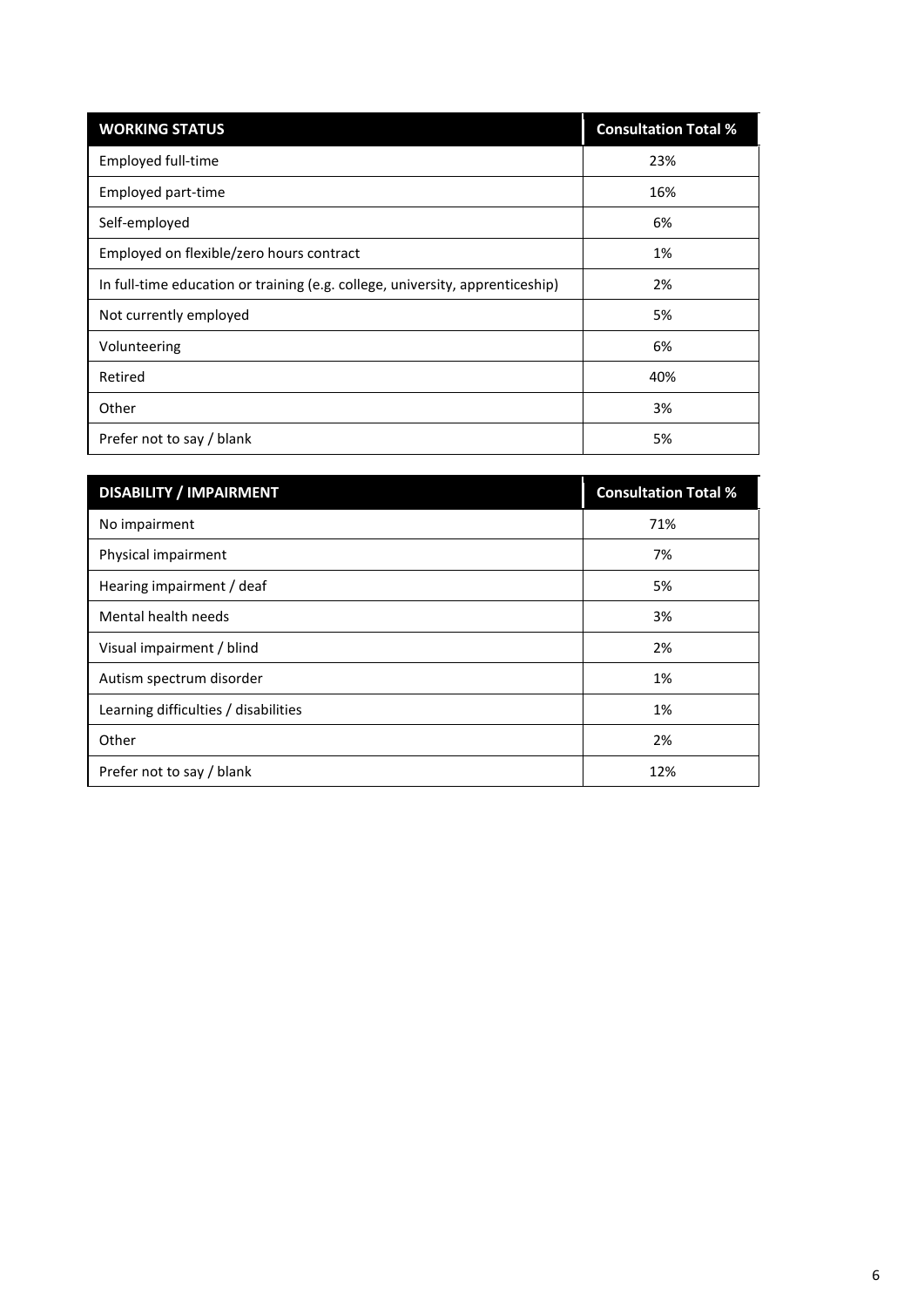## EXECUTIVE SUMMARY

- 2,185 respondents took part in the consultation as an individual. 28 organisations also took part in the consultation. There is significant alignment in response to the aims outlined amongst both groups.
- The vast majority of individual consultees responding are library users and have used library services in the last six months. This should be considered when interpreting responses.
- Library services have a significant impact on the lives of those responding to the consultation. As well as access to books (noted by 60% of those commenting), 28% reference reading as being crucial / enjoyable and that the service fosters reading. The ability to use the service as a family, either currently or in previous years, and the fond memories held is also evident with 41% commenting. 20% note the service offers mental health benefits and 24% note the service allows access free material that some couldn't afford to access in other ways.

#### AIM ONE

- Overall agreement with the sub areas of Aim One is strong in relation to supporting children to be ready for school and developing their reading skills, keeping stock and resources up to date and appealing, helping adults to improve their literacy, ensuring staff have the right skills and support to deliver the best service and providing books and resources in formats that meet changing needs.
- Overall support for delivering a new and exciting programme of events and activities and getting more residents involved in shaping the service is also high but the proportion strongly agreeing with this aim is comparatively lower – likely as a result of the exact nature of these initiatives being unknown.
- Agreement with the aims concerning exploration of new roles and opportunities for volunteers and new opportunities to generate income are comparatively lower than the other Aim One.

#### AIM TWO

- Overall agreement with the sub areas of Aim Two is high in relation to developing the mobile library offer to support service outreach and community engagement, improving communications to help engage with existing users and new audiences, developing a planned programme of buildings improvements, looking at options to reduce the carbon footprint of library buildings and improving communications and engagement with staff and volunteers.
- Agreement with the technological sub areas of Aim Two are comparatively lower than the other Aim Two areas at around two thirds agreeing with the aims of rolling out better mobile technology for staff & volunteers, updating printing services and launching a new online library platform. A significant proportion of respondents neither agreed nor disagreed with these aims (possibly as a result of perceived relevance).
- Overall support for delivering a new and exciting programme of events and activities and getting more residents involved in shaping the service is also high but the proportion strongly agreeing with this aim is comparatively lower to other aims (likely as a result of the exact nature of these initiatives being unknown).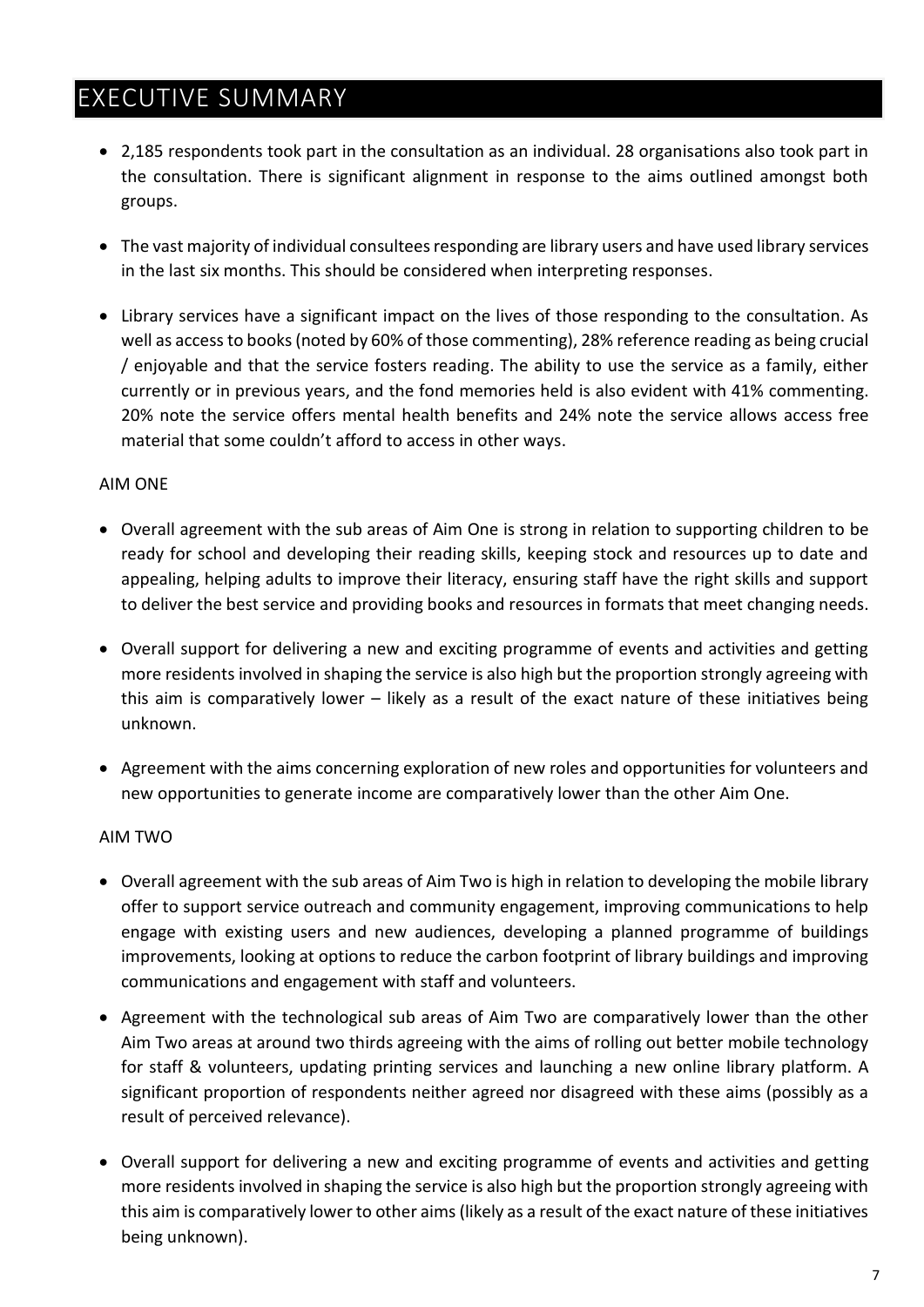#### AIM THREE

- Overall agreement with the sub areas of Aim Three is high in relation to helping reduce digital exclusion and improve digital skills, connecting residents with other services that can support and enable them to live better lives, expanding outreach services further for other users and communities that need it, providing support for people to improve their employability and supporting residents to improve their health and wellbeing.
- Agreement with exploration of options for providing chargeable activities alongside the existing free activities is considerably lower than the other Aim Three areas at 50%. A significant proportion of respondents neither agreed nor disagreed with this aim (31%). 19% disagreed with this aim.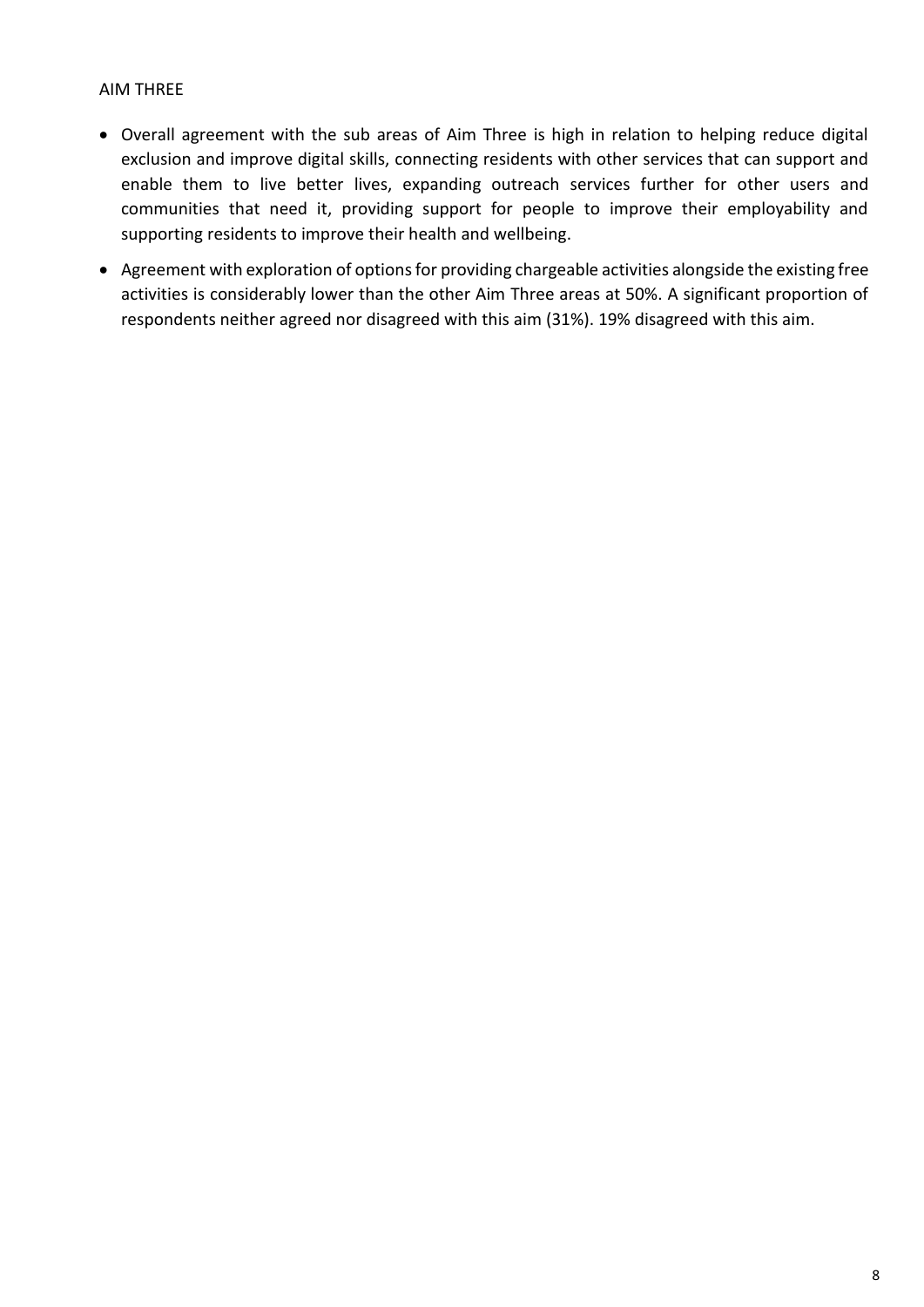## INDIVIDUALS - USAGE & FAMILIARITY WITH LIBRARY SERVICES

#### RECENCY OF LIBRARY SERVICE USE

The vast majority (92%) of those responding to the consultation have used Essex's library facilities, either in person, via the home delivery service, mobile service or online in the last two years. 82% have used Essex's library facilities in the last six months. Only 8% of those responding to the consultation indicated they have not used Essex's library services for at least two years.

#### *Have you used any of Essex's library facilities, either in person, via the home delivery service, mobile service or online? Base: all Individual respondents answering (2,185), single response question*



| <b>Supporting data table</b>   |     |
|--------------------------------|-----|
| Net - Used in last two years   | 92% |
| Yes, in the last six months    | 82% |
| Yes, in the last year          | 5%  |
| Yes, in the last two years     | 5%  |
| No, not for at least two years | 8%  |

Whilst the majority of respondents across all demographic groups have used library services in the last six months, some significant differences were observed:

- Use in the last six months is higher amongst respondents aged 35-44 (87%) and respondents aged 65 and over (84%). Use in the last six months is lower amongst respondents aged 45-54 (76%).
- Use in the last six months is higher amongst respondents who are employed part time (84%) and respondents who are retired (85%). Use in the last six months is lower amongst respondents who are employed full time (73%).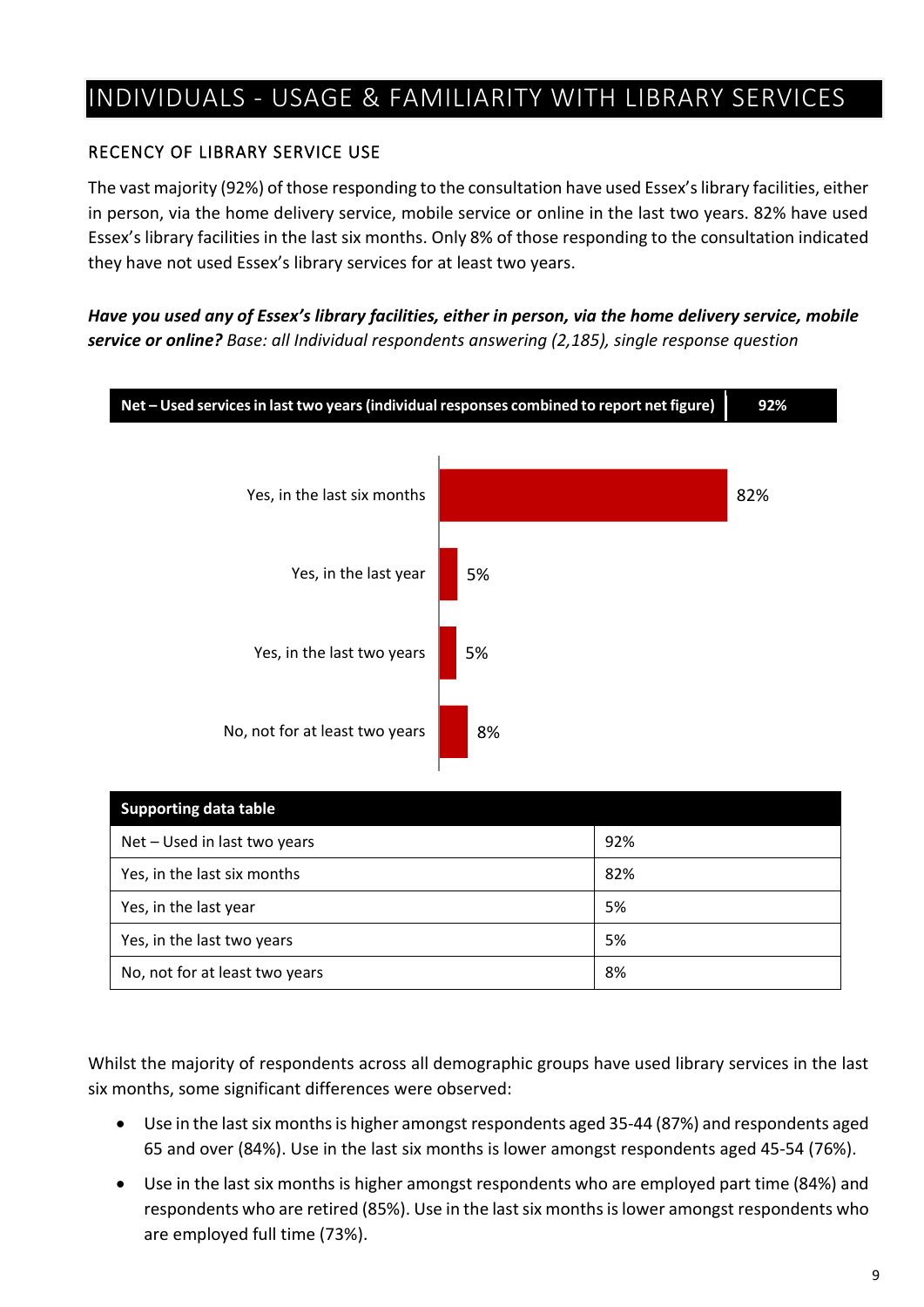#### INDIVIDUAL AWARENESS OF LIBRARY SERVICES

As expected, the vast majority of those responding to the consultation are aware of book borrowing (99%) and DVD, CD or audio book borrowing (94%) from the library service. Awareness of accessing technology either through use of public computers (87%) or printing (74%) is also high. Whilst access to library Wi-Fi using respondents own devices is lower at 58%.

Just over two thirds (67%) are aware of the service providing space for studying, whilst awareness of space for working is lower at 56%.

Claimed awareness of outreach services is mixed with 64% aware of the mobile library service and 35% aware of the home library service.

Awareness of community activities and health and wellbeing services are comparatively lower at 37% and 18% respectively.

#### *Are you aware of the following library services? Base: all Individual respondents answering (2,184), multi response question*

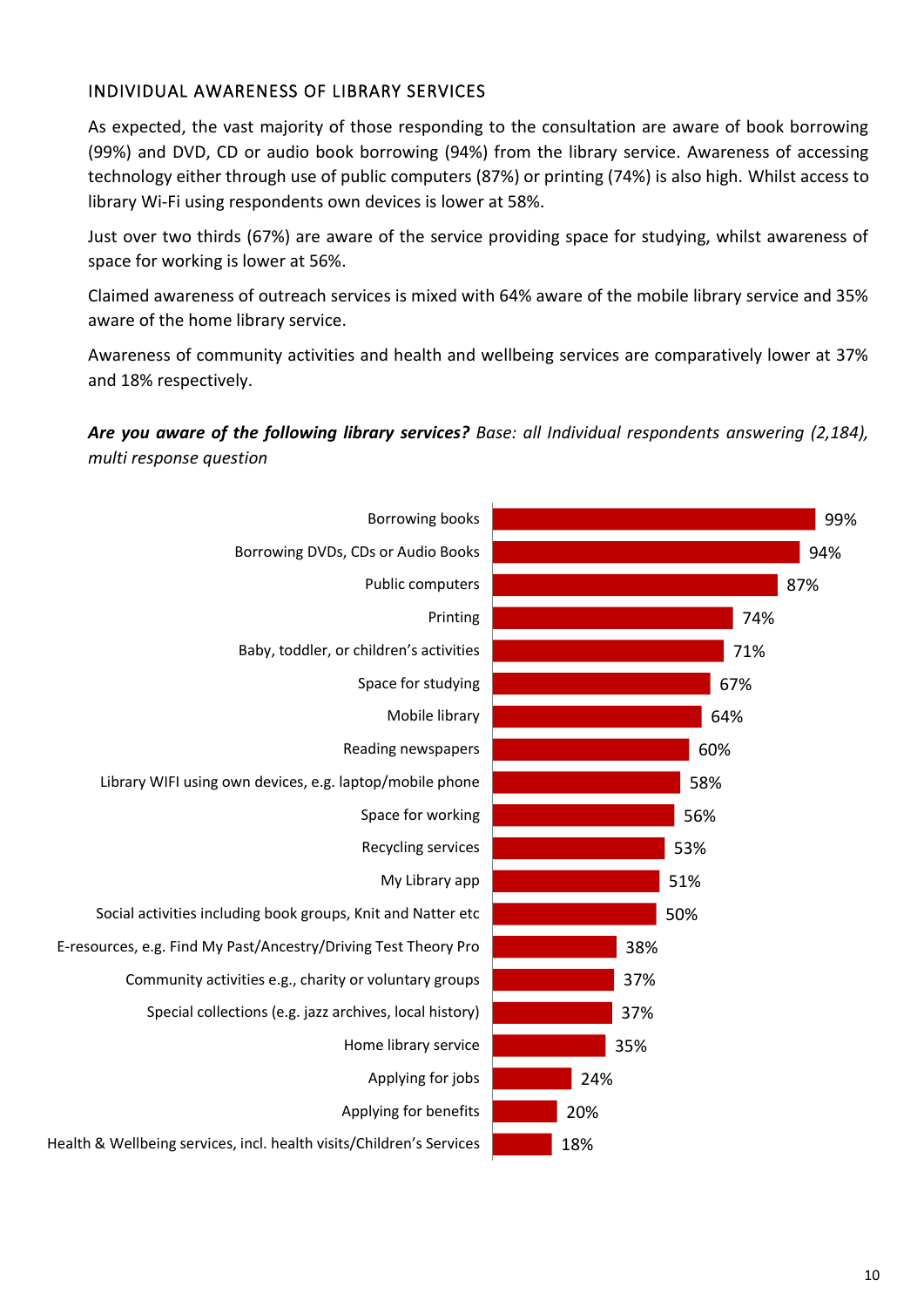| <b>Supporting data table</b>                                                   |     |
|--------------------------------------------------------------------------------|-----|
| <b>Borrowing books</b>                                                         | 99% |
| Borrowing DVDs, CDs or Audio Books                                             | 94% |
| Public computers                                                               | 87% |
| Printing                                                                       | 74% |
| Baby, toddler, or children's activities                                        | 71% |
| Space for studying                                                             | 67% |
| Mobile library                                                                 | 64% |
| Reading newspapers                                                             | 60% |
| Library WIFI using own devices such as laptop or mobile phone                  | 58% |
| Space for working                                                              | 56% |
| Recycling services                                                             | 53% |
| My Library app                                                                 | 51% |
| Social activities including book groups, Knit and Natter etc                   | 50% |
| E-resources such as Find My Past, Ancestry, Driving Test Theory Pro            | 38% |
| Community activities e.g., charity or voluntary groups                         | 37% |
| Special collections (e.g. jazz archives, local history)                        | 37% |
| Home library service                                                           | 35% |
| Applying for jobs                                                              | 24% |
| Applying for benefits                                                          | 20% |
| Health and Wellbeing services, including health visits and Children's Services | 18% |

A likely reflection of varying service provision across Essex, there are significant variations in awareness of specific services by district:

- Awareness of the Mobile Library service is higher amongst respondents who live in Braintree (72%), Maldon (71%), Uttlesford (68%), Tendring (67%), Colchester (67%) and Chelmsford (66%).
- Awareness of space for studying (73%) and being able to use the library Wi-Fi using respondents own devices (65%) is higher amongst respondents who live in Chelmsford.
- Awareness of social activities (62%) and community activities (50%) is higher amongst respondents who live in Rochford.
- Awareness of special collections is higher amongst respondents living in Colchester (47%) and Epping Forest (47%).

As expected, awareness of specific services also varies by age:

• Awareness of baby, toddler or children's activities is higher amongst respondents aged 25-34 (79%) and 35-44 (80%).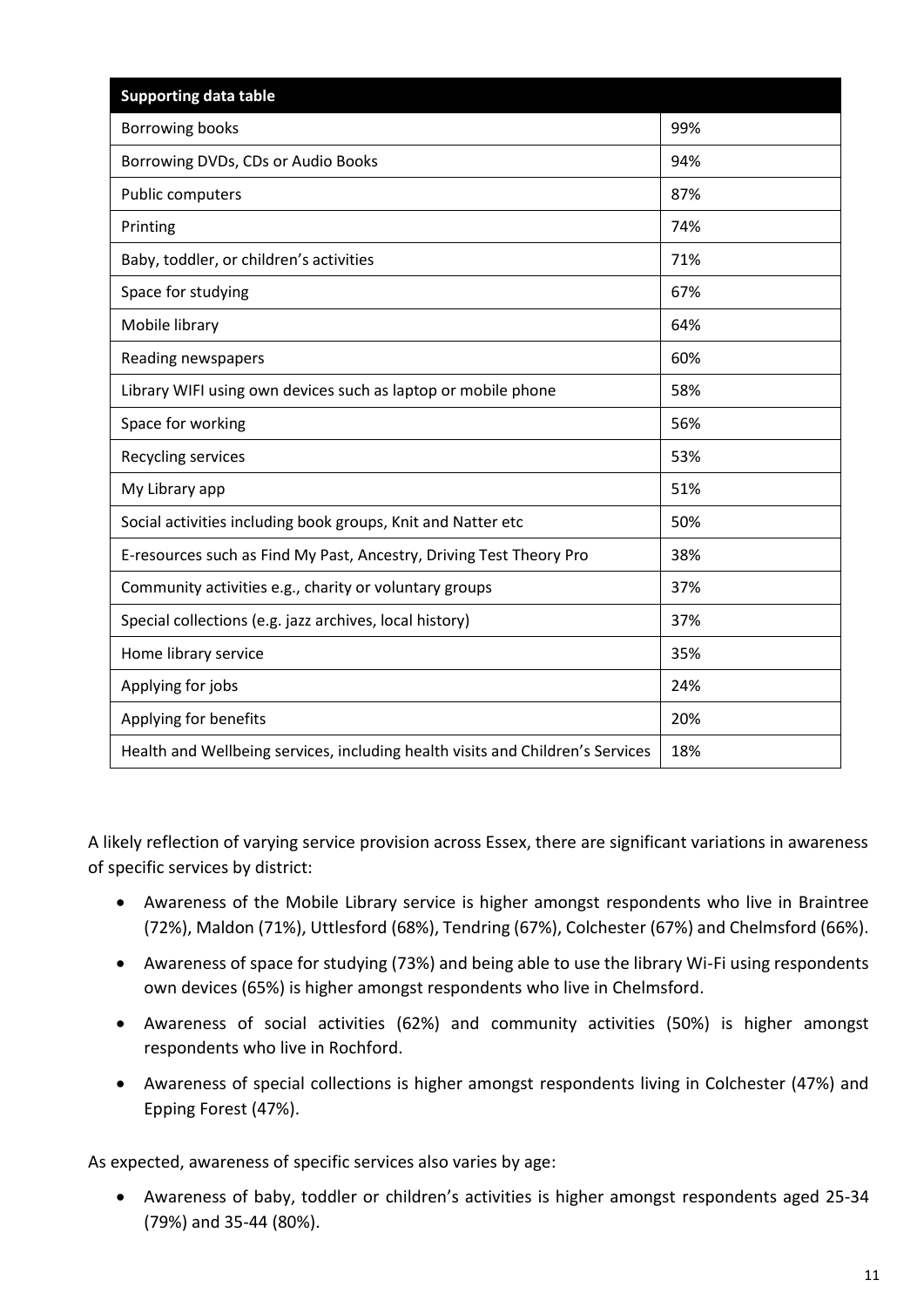- Awareness of a number of services are higher amongst respondents aged 55-64 the mobile library service (70%), reading newspapers (68%),'My Library app' (58%), social activities (54%), special collections (44%) and the Home Library service.
- Awareness of the Mobile Library service, reading newspapers and social activities is also high amongst respondents aged 65 & over (66%, 65% and 54% respectively).
- Awareness of being able to use the library Wi-Fi using residents' own devices is high amongst respondents aged 25-34 (69% and 59% respectively).

#### INDIVIDUAL USE OF LIBRARY SERVICES

As expected, the vast majority of those responding to the consultation have borrowed books from the library (97%). 60% have borrowed DVDs, CDs or audio books before. Over a third have used public computers (39%), printing (37%), the 'My Library app' (37%) and recycling services (34%). Around a quarter have used the facilities for reading newspapers (26%) and the library Wi-Fi for use on respondents' own devices (25%). Claimed use of the outreach services is comparatively low at 11% for the mobile library service and 3% for the home library service.

#### *Have you ever used the library service for any of the following? Base: all Individual respondents answering (2,170), multi response question*

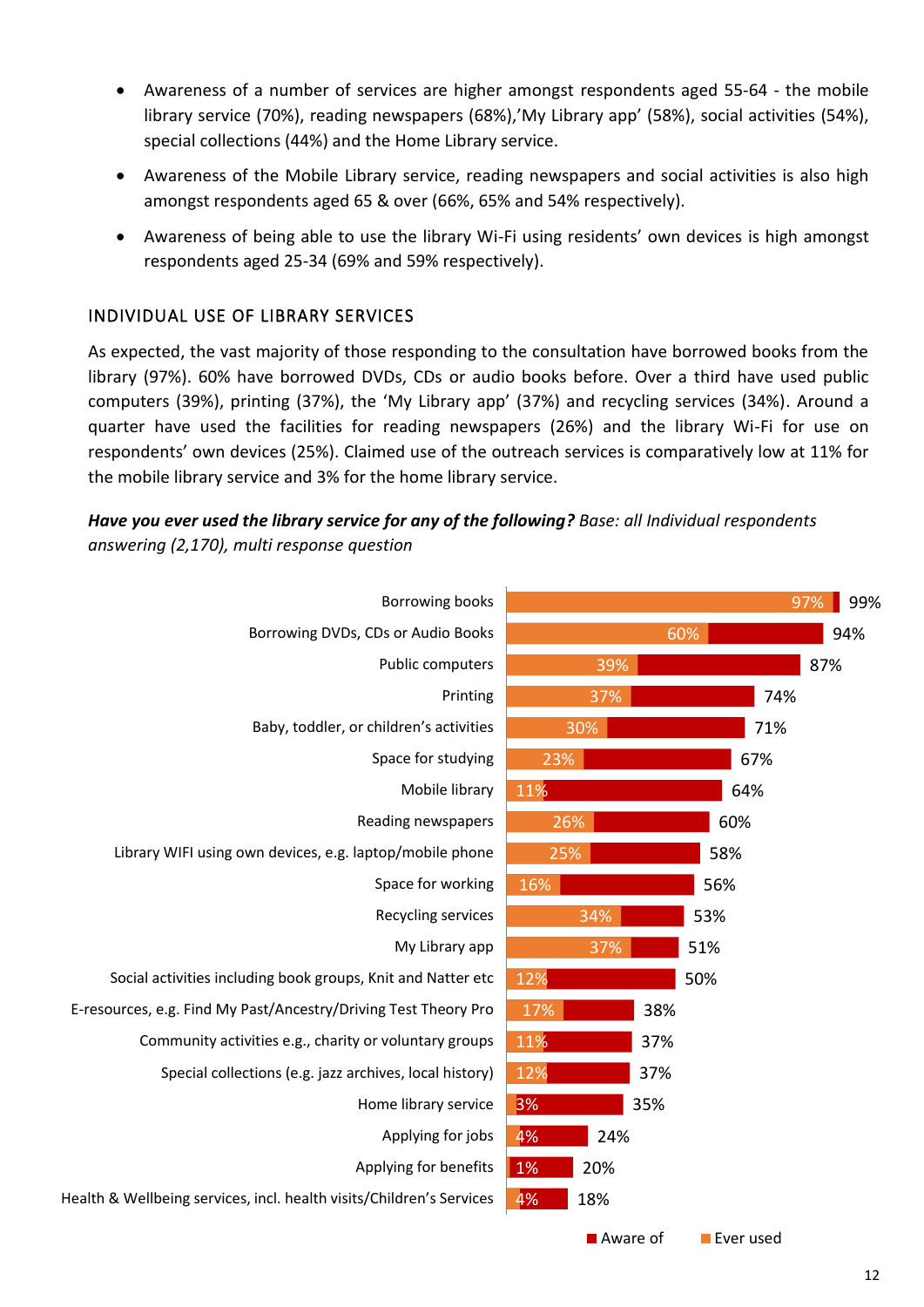| <b>Supporting data table</b>                                                   | <b>Aware of</b> | <b>Ever used</b> |
|--------------------------------------------------------------------------------|-----------------|------------------|
| <b>Borrowing books</b>                                                         | 99%             | 97%              |
| Borrowing DVDs, CDs or Audio Books                                             | 94%             | 60%              |
| <b>Public computers</b>                                                        | 87%             | 39%              |
| Printing                                                                       | 74%             | 37%              |
| Baby, toddler, or children's activities                                        | 71%             | 30%              |
| Space for studying                                                             | 67%             | 23%              |
| Mobile library                                                                 | 64%             | 11%              |
| Reading newspapers                                                             | 60%             | 26%              |
| Library WIFI using own devices such as laptop or mobile phone                  | 58%             | 25%              |
| Space for working                                                              | 56%             | 16%              |
| Recycling services                                                             | 53%             | 34%              |
| My Library app                                                                 | 51%             | 37%              |
| Social activities including book groups, Knit and Natter etc                   | 50%             | 12%              |
| E-resources such as Find My Past, Ancestry, Driving Test Theory Pro            | 38%             | 17%              |
| Community activities e.g., charity or voluntary groups                         | 37%             | 11%              |
| Special collections (e.g. jazz archives, local history)                        | 37%             | 12%              |
| Home library service                                                           | 35%             | 3%               |
| Applying for jobs                                                              | 24%             | 4%               |
| Applying for benefits                                                          | 20%             | 1%               |
| Health and Wellbeing services, including health visits and Children's Services | 18%             | 4%               |

There are some significant variations in use of specific services by district:

- A higher proportion of respondents who live in Castle Point have used printing (56%), facilities to read newspapers (38%) and attending community activities (21%).
- A higher proportion of respondents who live in Colchester have used the public computers (44%) and special collections (21%).
- A higher proportion of respondents who live in Harlow have used the public computers (55%), printing (49%), space for studying (35%) and space for working (27%).

A higher proportion of respondents who live in Maldon have used the 'My Library app' (47%).

• A higher proportion of respondents who live in Uttlesford have used the e-resources (31%), Mobile Library service (24%), special collections (22%).

There are also significant variations in use of specific services by age:

• Prior use of baby, toddler or children's activities is higher amongst respondents aged 25-34 (41%), 35-44 (62%) and 45-54 (41%).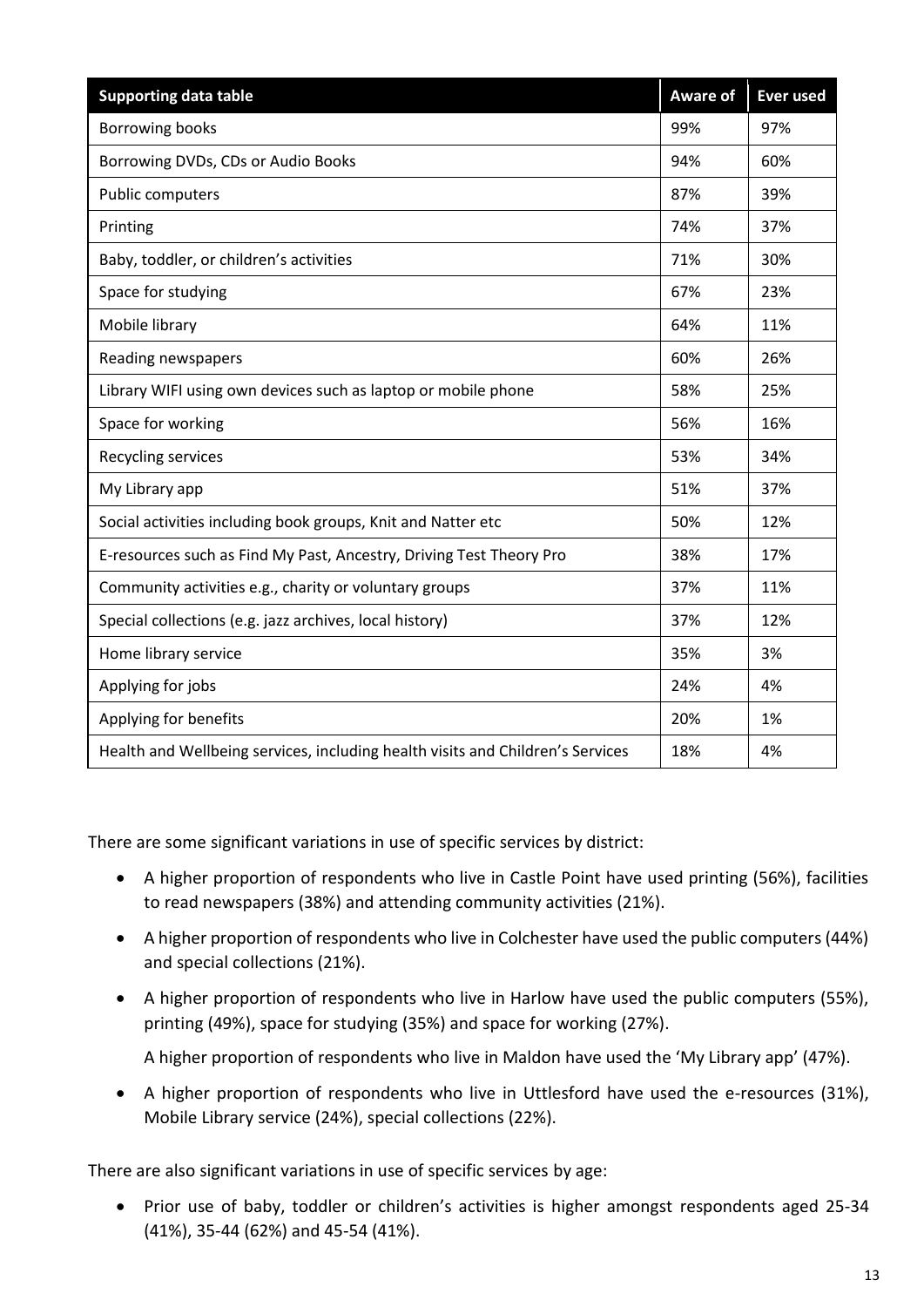- Prior use of borrowing DVDs, CD or audio books is higher amongst respondents aged 45-54 (68%) and 55-64 (67%).
- Prior use of facilities to read newspapers is highest amongst respondents aged 55-64 (31%) and respondents aged 65 & over (32%).
- Prior use of the library Wi-Fi for respondents' own devices and the 'My Library app' is high amongst respondents aged 25-34 (41% and 49% respectively).
- Whilst the base size is relatively low (n=32), a higher proportion of respondents aged 16-24 have used space for studying (56%).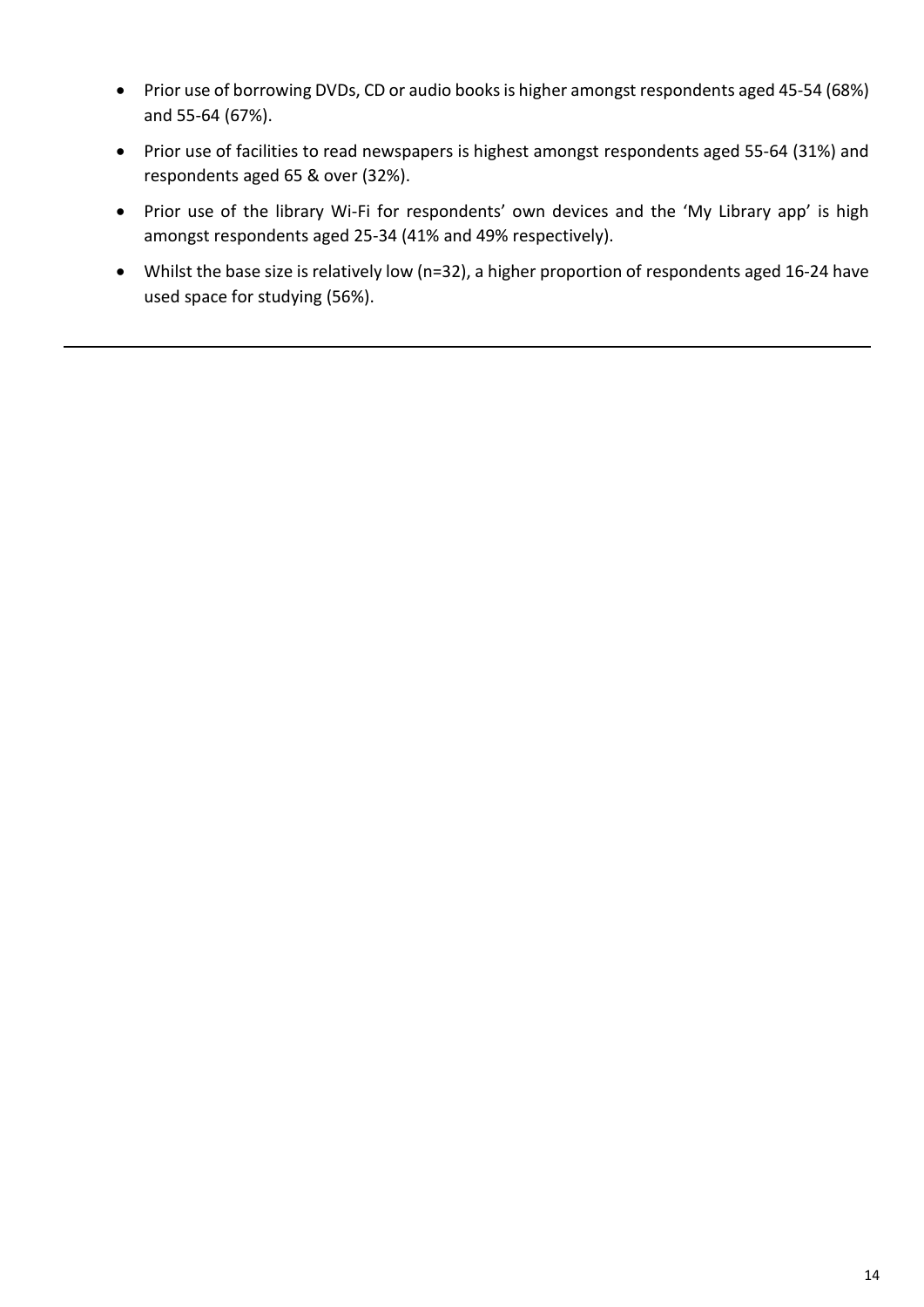#### COMMENTS ON PERCEIVED IMPACT OF LIBRARY SERVICE ON LIFE FOR INDIVIDUALS

Respondents were asked to detail the impact the library has had on their life in their own words. For the purpose of reporting, we have reviewed respondents' comments and have grouped common responses together into themes. These are reported in the table below. 87% of respondents provided a comment relevant to the question.

The most common theme referenced is the service providing respondents access to books (60%); a theme supported by 28% also referencing reading as being crucial / enjoyable and that the service fosters reading. Being able to use the service as a family, either currently or in previous years, and the fond memories held are common with 41% commenting.

It is clear from the quantity and range of comments referenced that the service is valued by those using it and is seen as offering mental health benefits (20%), access to free material that some couldn't afford to access in other ways (24%), access to resources (18%) and wide ranging material (17%) as well as a place to work / study (15%).

#### *Please tell us what impact the library service has had on your life, if any? Coded into themes*

*Base: all answering and providing a comment relevant to the question (87% of Individual respondents - 1,892), multi response question*

| % comments from Individual respondents answering (87%)                       |     |
|------------------------------------------------------------------------------|-----|
| Provides access to books                                                     | 60% |
| Used as a child / take my children / grandchildren                           | 41% |
| Lost without library / big part of life / rely on it / value / use regularly | 36% |
| Reading is crucial / enjoyable / read a lot / fosters reading                | 28% |
| Free access / could not afford it otherwise                                  | 24% |
| Activities / groups / meetings                                               | 23% |
| Improves mental health / sanity / lifeline / isolation / socialising         | 20% |
| Provides access to other resources / ability to research                     | 18% |
| Provides access to wide ranging material / new subjects / genres / authors   | 17% |
| Place to work / study                                                        | 15% |
| Access to audiobooks / eBooks / CDs / DVDs                                   | 14% |
| Helpful / useful / accessible resource / service                             | 13% |
| Welcoming / warm / comfortable / quiet / safe / pleasant surroundings        | 11% |
| Can reserve books online / collect books / drop-off & collections points     | 11% |
| Community asset                                                              | 11% |
| IT / printing / photocopying / Wi-Fi / are essential                         | 10% |
| Staff are friendly / helpful                                                 | 10% |
| Expand knowledge / learn / educate / access to other genres / authors        | 10% |
| Used all my life                                                             | 10% |
| Helped me through the pandemic / lockdown                                    | 9%  |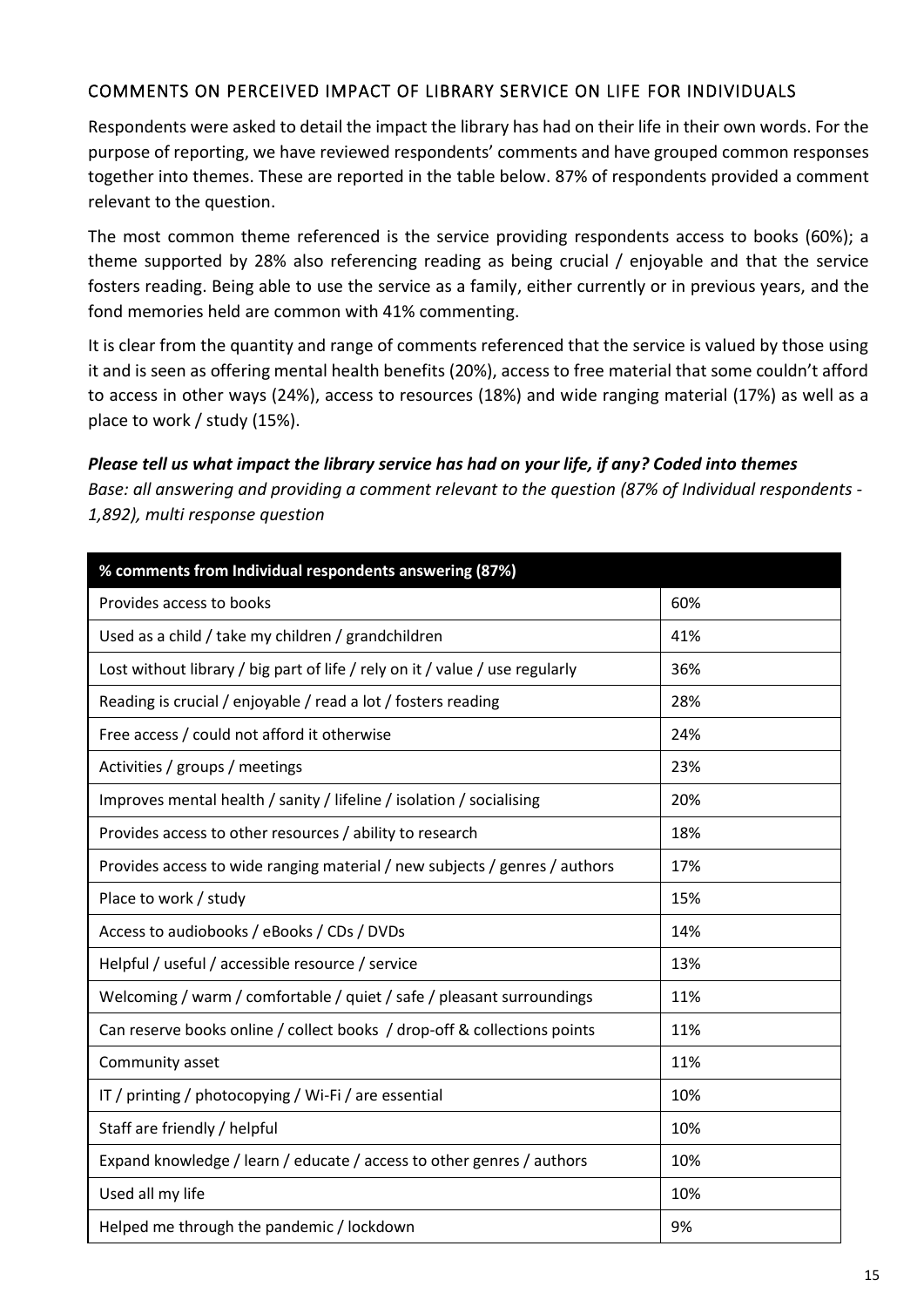| % comments from respondents answering (87%)                                     |    |
|---------------------------------------------------------------------------------|----|
| Work for / worked for / volunteer for library service                           | 5% |
| Access to newspapers / magazines - physical / online / on app                   | 5% |
| Somewhere to read                                                               | 4% |
| A collections point for LFTs / recycling point / collect refuse/recycling sacks | 3% |
| Mobile library is an asset / home delivery service                              | 3% |
| Better for environment to borrow rather than buy books                          | 1% |

Some example comments to support these themes are displayed below:

*Libraries are the only place where anyone can go, regardless of socioeconomic background and be able to access all these amazing free services and are an essential part of our community, I attended rhyme time sessions with both my children and it was invaluable for meeting other parents when I may have otherwise felt isolated in my local area. We visit regularly as a family to take out books and love that the principle of libraries reduces waste and encourages a love of books and reading.*

*It was a life saver as a mother to young children. We didn't have much money and being able to have somewhere free to take them was invaluable, as well as being able to share books that I couldn't afford. It greatly improved my mental health.*

*It enables me to borrow a wide range of books including audiobooks which I would otherwise not be able to afford. I used to like the cafe in Colchester library as I felt it was supporting people with learning difficulties who worked there but that facility no longer exists. I have sometimes sat in the library for a quiet space.*

*I access/use library services most days. Most commonly, I request and borrow physical books from the library and audio books from the online service. As a full time carer, these are resources I would not have the money to purchase and would therefore not have access to. Alongside the resources I borrow from the library I also use the library space on a regular basis for teaching my son (who has additional needs and is partially home schooled). The library provides us with a space away from the home environment to complete his learning tasks. Without this dedicated space, educating him would be a much greater challenge as the home environment affords many more distractions for us both.*

*It is an integral part of our lives as a family . We visit the library often to borrow books ( every three weeks or more often). We use the online resources daily especially the borrowbox and press reader apps. Our daughter has enjoyed the rhyme time sessions and one off craft events held in the library. The staff are wonderful, so friendly and helpful and we would be lost without our local library.*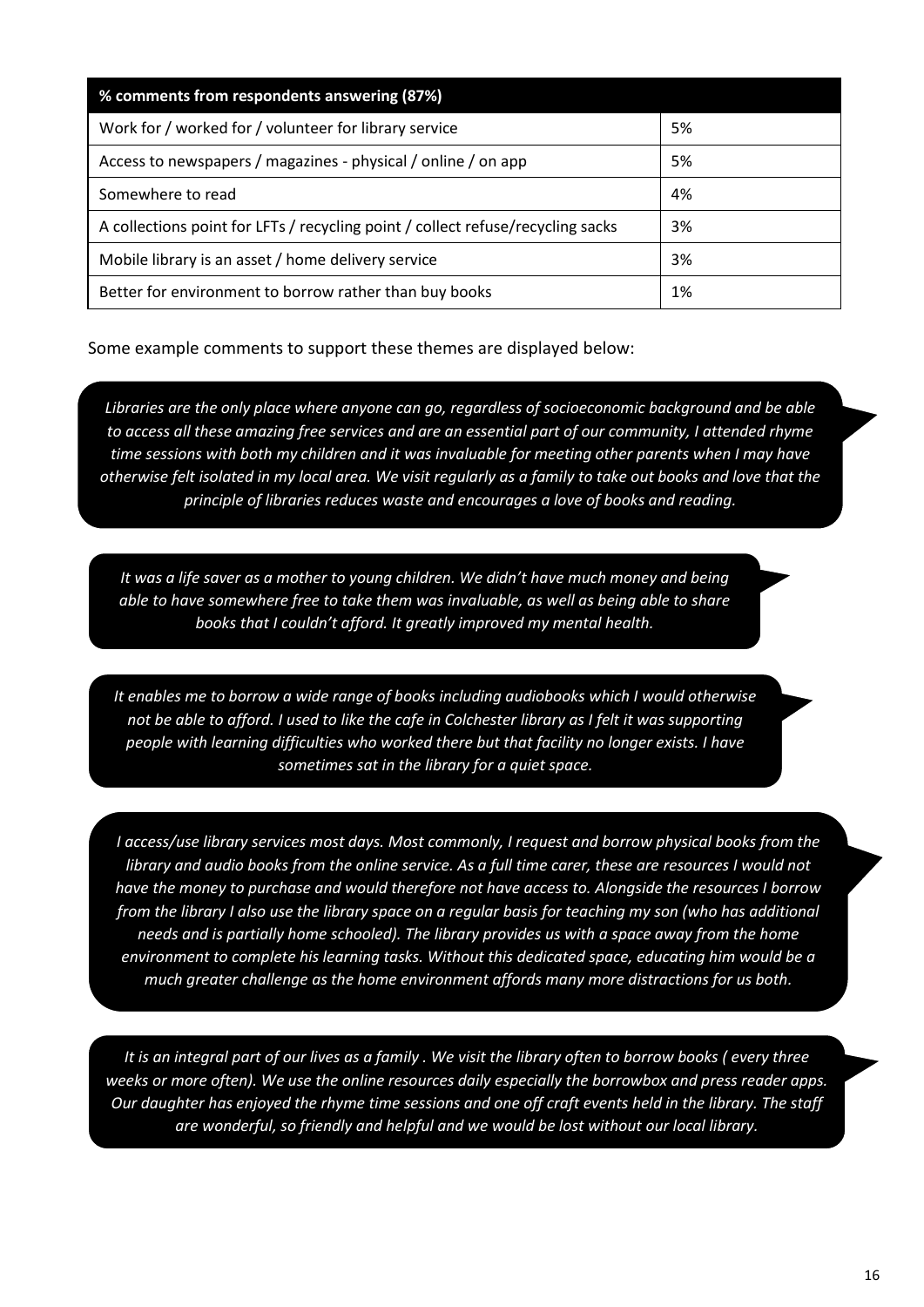There are significant variations in the perceived impact of library services by age and reflect usage patterns:

- A higher proportion of respondents aged 25-34, 35-44 and 45-54 referenced use as a child / taking their children / grandchildren (60%, 71% and 49% respectively)
- A higher proportion of respondents aged 35-44 and 45-54 referenced activities / groups / meetings (36% and 29% respectively).
- A higher proportion of respondents aged 35-44 referenced the library plays a big part in their life and would feel lost without the services offered (44%).
- A higher proportion of respondents aged 25-34 referenced use as a place to work or study (24%).
- A higher proportion of respondents aged 65 & over referenced access to other resources / ability to research (24%).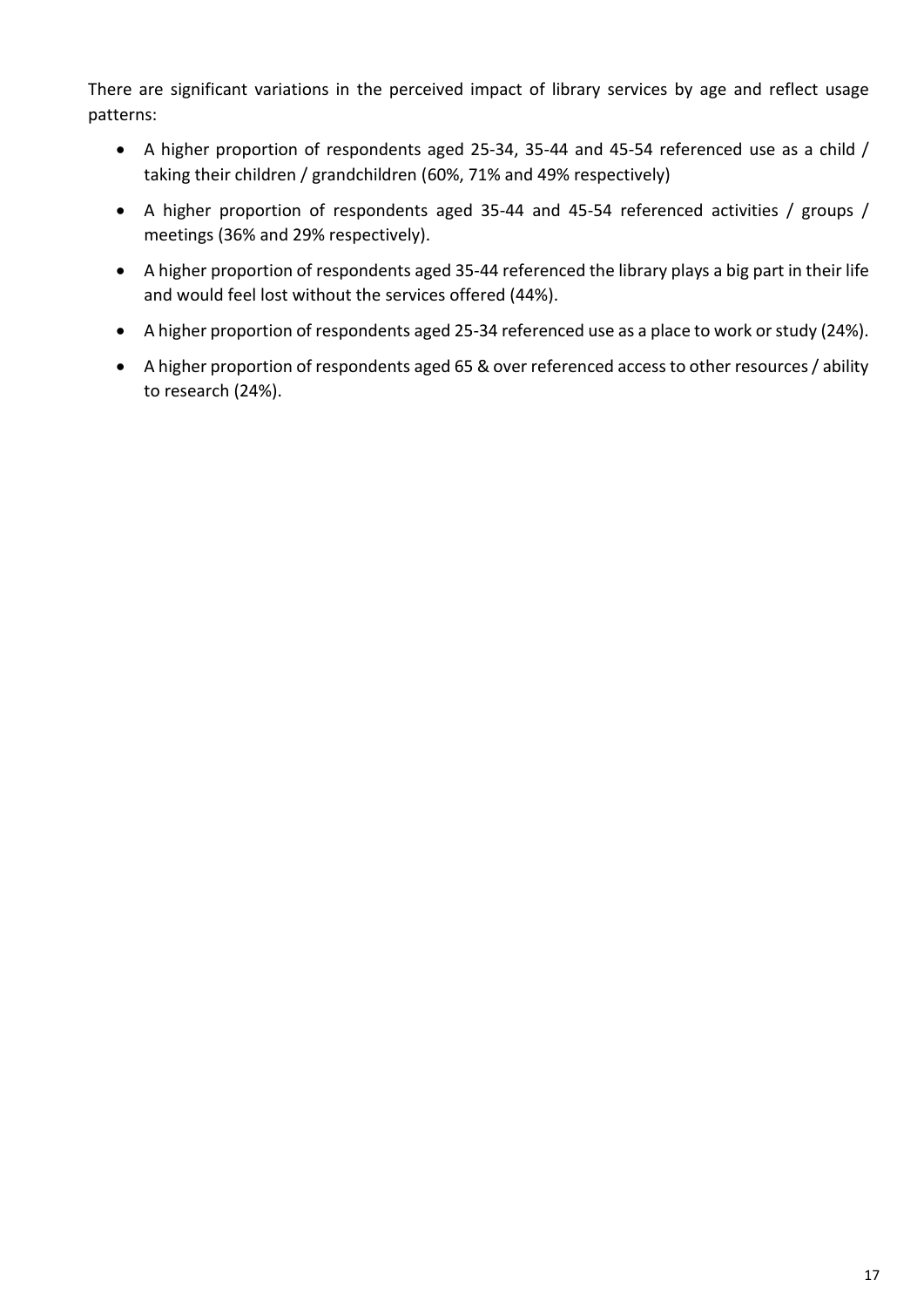#### REASONS FOR NOT CURRENTLY USING LIBRARY SERVICES AMONGST INDIVIDUALS

Respondents were asked to select their reasons for not currently using Essex library services from a prompted list. 174 respondents responded to this question; 8% of respondents taking part.

The most common reason for not using Essex Library Service is simply not having a need to (30%), followed by a perception of inconvenient opening hours (20%) and not having the time to use them (16%). 11% of those not using the services are unsure of what is available.

#### *If you do not currently use Essex Library Services, what are the reasons for this? Base: all Individual respondents answering (174), multi response question*



| <b>Supporting data table</b>                 |     |
|----------------------------------------------|-----|
| I don't need the library service             | 30% |
| The opening hours are inconvenient           | 20% |
| don't have time                              | 16% |
| don't feel safe in libraries due to Covid-19 | 12% |
| don't know what is available                 | 11% |
| The services available do not meet my needs  | 8%  |
| I have a health problem or disability        | 6%  |
| They are difficult to get to                 | 6%  |
| would feel out of place                      | 3%  |
| None of these                                | 16% |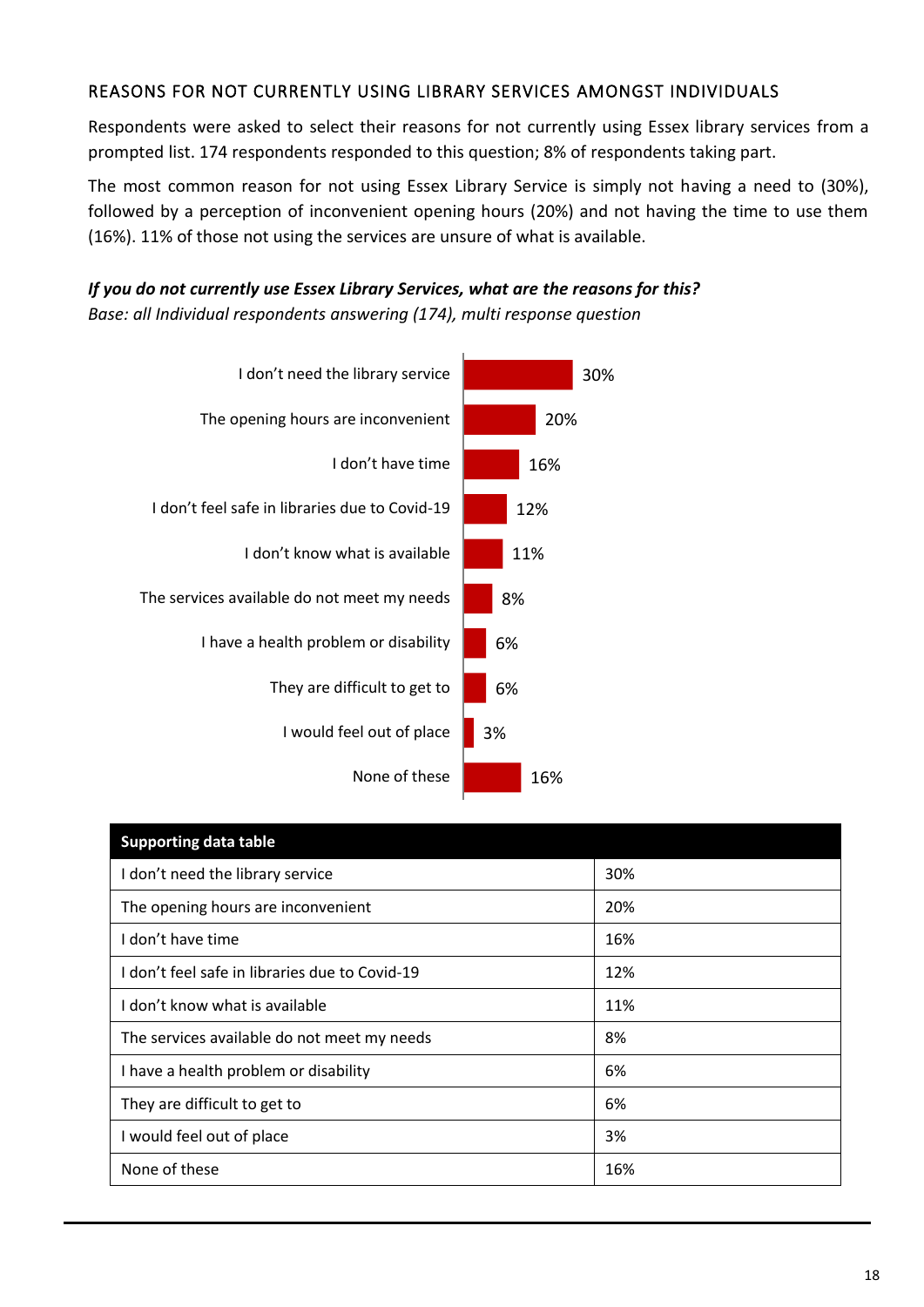## INDIVIDUALS - OVERALL OPINION OF KEY AIMS PUT FORWARD

The draft 'Everyone's Library Service 2022-2026 plan' sets three high-level aims for the Essex Library service and the areas that the team will be working on over the next four years. These are:

- 1. Library Service and Literacy
- 2. Infrastructure and Communications
- 3. Supporting our communities and Levelling Up

Respondents were presented with the sub level aims within each of these three areas and asked to indicate their level of agreement or disagreement with each one. Respondents were also given the opportunity to provide feedback on each of the three high-level aims in their own words.

#### SUPPORT FOR AIM ONE AREAS – LIBRARY SERVICE AND LITERACY

Overall agreement is strong in relation to the stated aims of supporting children to be ready for school and developing their reading skills, keeping stock and resources up to date and appealing, helping adults to improve their literacy, ensuring staff have the right skills and support to deliver the best service and providing books and resources in formats that meet changing needs; all with at least 90% agreement. Strength of agreement (i.e. the proportion of respondents 'strongly agreeing') with these aims is also very high (64% or above).

Overall support for delivering a new and exciting programme of events and activities and getting more residents involved in shaping the service is high (84% and 85% respectively). However, strength of support is comparatively lower – likely as a result of the exact nature of these initiatives being unknown.

Agreement with the aims concerning exploration of new roles and opportunities for volunteers and new opportunities to generate income are comparatively lower than the other Aim One areas at 70% and 69% respectively.

*To what extent do you agree or disagree with the proposed aims***?** *Base: all Individual respondents answering (2,175), single response question for each aim*

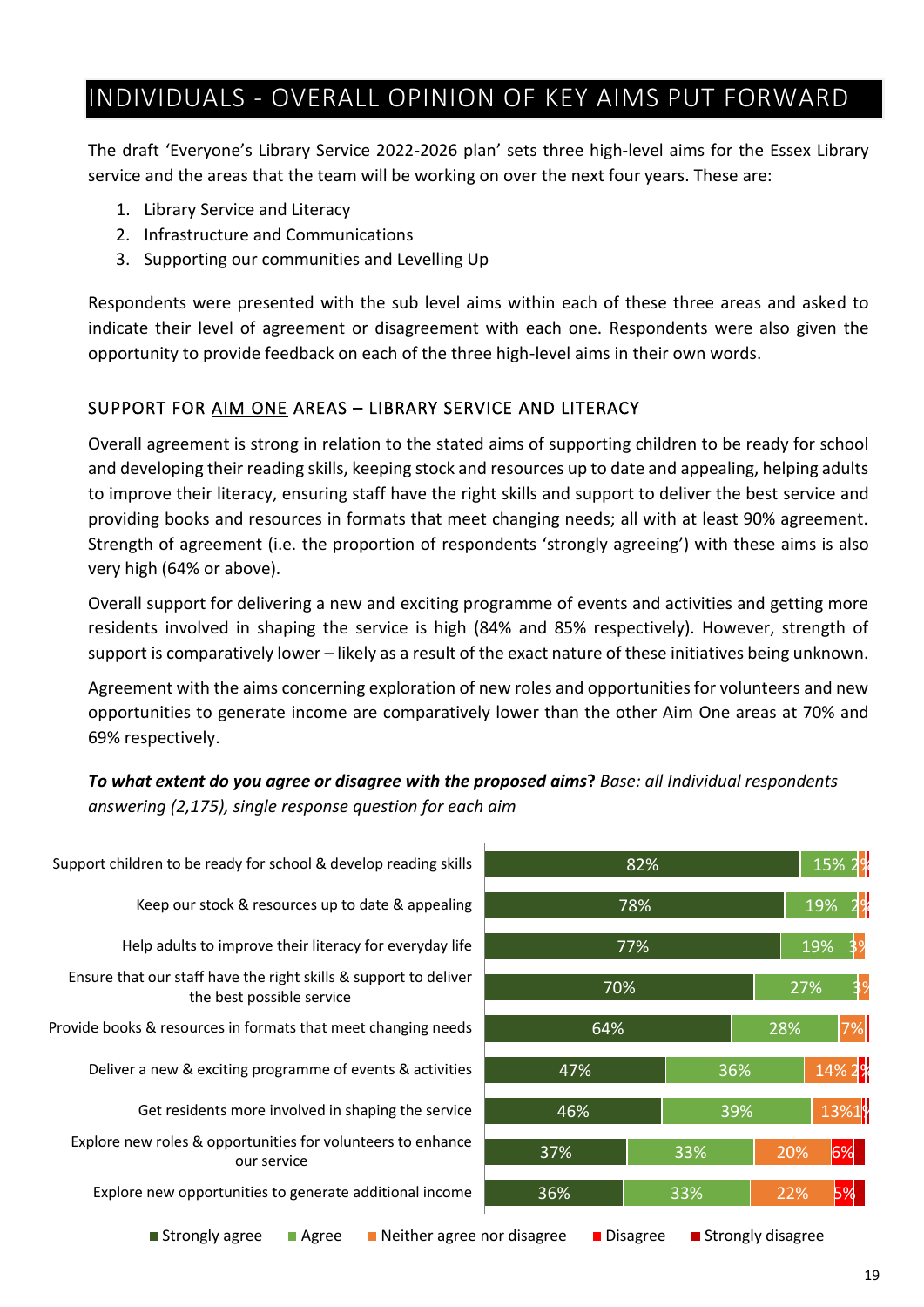| <b>Supporting data table</b>                                                                  | <b>Strongly</b><br>agree | Agree | Neither agree<br>nor disagree | Disagree | Strongly<br>disagree |
|-----------------------------------------------------------------------------------------------|--------------------------|-------|-------------------------------|----------|----------------------|
| Support children to be ready for school &<br>develop their reading skills                     | 82%                      | 15%   | 2%                            | 1%       | 0%                   |
| Keep our stock & resources up to date &<br>appealing                                          | 78%                      | 19%   | 2%                            | 1%       | 0%                   |
| Help adults to improve their literacy for everyday<br>life                                    | 77%                      | 19%   | 3%                            | 0%       | 0%                   |
| Ensure that our staff have the right skills &<br>support to deliver the best possible service | 70%                      | 27%   | 3%                            | 0%       | 0%                   |
| Provide books & resources in formats that meet<br>changing needs                              | 64%                      | 28%   | 7%                            | 1%       | 0%                   |
| Deliver a new & exciting programme of events &<br>activities                                  | 47%                      | 36%   | 14%                           | 2%       | %                    |
| Get residents more involved in shaping the<br>service                                         | 46%                      | 39%   | 13%                           | 1%       | 1%                   |
| Explore new roles & opportunities for volunteers<br>to enhance our service                    | 37%                      | 33%   | 20%                           | 6%       | 3%                   |
| Explore new opportunities to generate additional<br>income                                    | 36%                      | 33%   | 22%                           | 5%       | 3%                   |

There are a few significant variations in support between districts which likely reflect the perceived needs of particular libraries in different areas, and are as follows:

- Overall support for providing books and resources in formats that meet changing needs (97%), delivering a new and exciting programme of events and activities (90%), exploring new roles and opportunities for volunteers to enhance the service (79%), and exploring new opportunities to generate additional income is higher amongst respondents living in Basildon.
- Overall support for exploring new roles and opportunities for volunteers to enhance the service (65%) and exploring new opportunities to generate income (60%) is lower amongst respondents living in Colchester.

There are significant variations in the degree of support for particular aims by age:

- Strength of support (i.e. the proportion of respondents 'strongly agreeing') for supporting children to be ready for school and develop their reading skills increases with age and is highest amongst respondents aged 55-64 (84%) and aged 65 & over (85%).
- Strength of support (i.e. the proportion of respondents'strongly agreeing') for keeping stock and resources up to date and appealing increases with age and is highest amongst respondents aged 45-54 (80%), 55-64 (79%) and aged 65 & over (82%).
- Strength of support (i.e. the proportion of respondents 'strongly agreeing') for helping adults to improve their literacy for everyday life increases with age and is highest amongst respondents aged 55-64 (80%) and aged 65 & over (81%).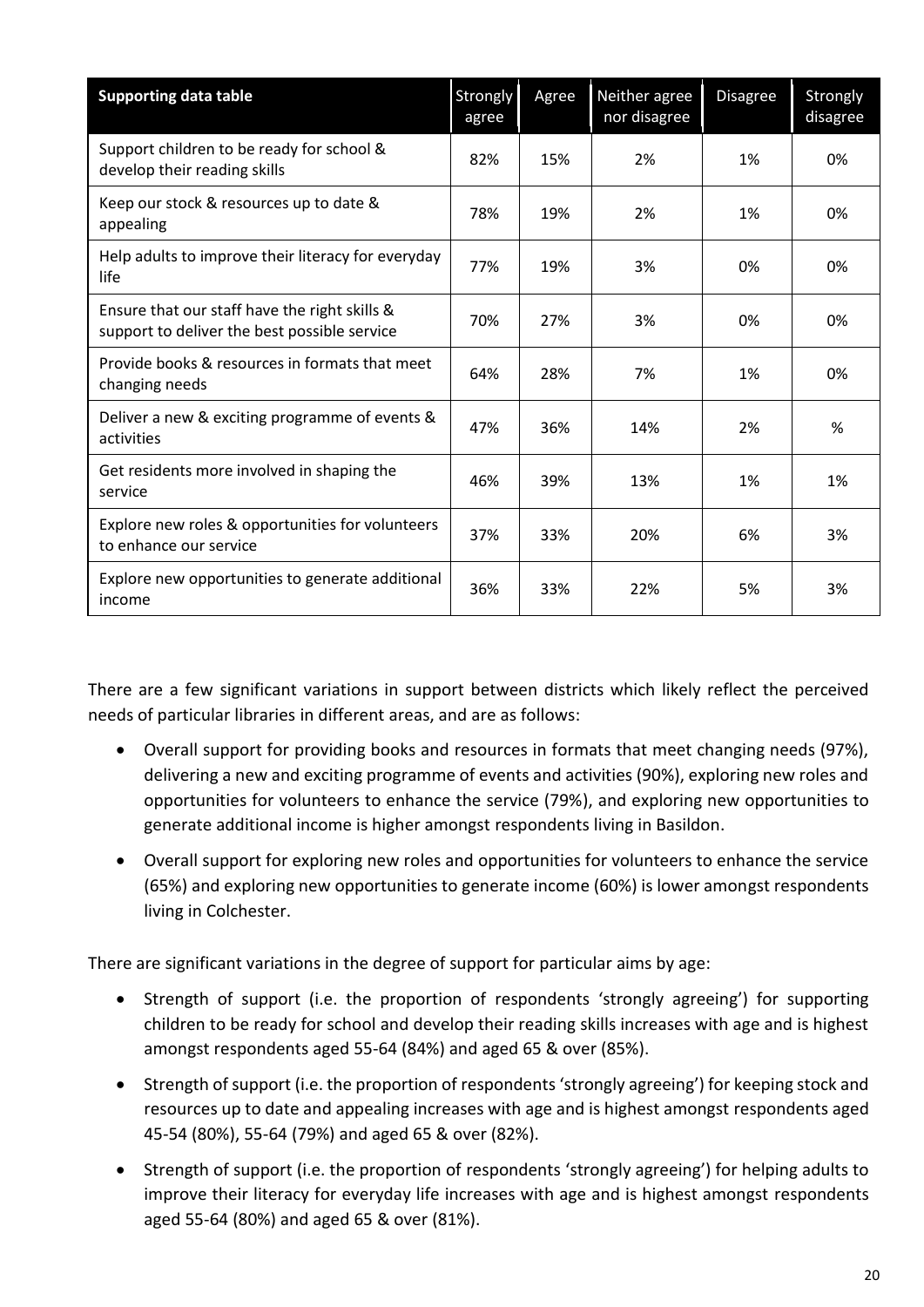- Strength of support (i.e. the proportion of respondents 'strongly agreeing') for ensuring staff have the right skills and support to deliver the best possible services increases with age and is highest amongst respondents aged 45-54 (73%), 55-64 (71%) and aged 65 & over (72%).
- Overall support for delivering a new and exciting programme of events and activities is higher amongst respondents aged 25-34 (91%).

Respondents were given the opportunity to provide any comments they had related to Aim One in their own words. For the purpose of reporting, we have reviewed respondents' comments and have grouped common responses together into themes. These are reported in the table below. 29% of respondents provided a comment relevant to the question.

\_\_\_\_\_\_\_\_\_\_\_\_\_\_\_\_\_\_\_\_\_\_\_\_\_\_\_\_\_\_\_\_\_\_\_\_\_\_\_\_\_\_\_\_\_\_\_\_\_\_\_\_\_\_\_\_\_\_\_\_\_\_\_\_\_\_\_\_\_\_\_\_\_\_\_\_\_\_\_\_\_\_\_\_\_\_\_

The most common theme referenced is the position that fully well trained and paid staff are critical to the library service (25%) and volunteers should be in addition to these staff and not replacing them (18%). Some are also concerned about a potential loss of physical books to electronic alternatives (14%) and the importance of improving the range of books / investing in physical book stock (13%).

Consistent with the comparably lower proportion of respondents agreeing, 12% of those providing a comment referenced the service should not be focusing on income generation and 10% indicated they do not support charging for services.

*Do you have any other comments related to Aim One? Coded into themes, 3% or above reported Base: all Individual respondents answering and providing a comment relevant to the question (29% of respondents - 638), multi response question*

| % comments from Individual respondents answering (29%)                                           |     |
|--------------------------------------------------------------------------------------------------|-----|
| Fully well trained & paid staff are critical to the service                                      | 25% |
| Volunteers should not replace trained staff only be in addition to                               | 18% |
| Concerned about loss of physical books to eBooks / digital alternatives                          | 14% |
| Improve range of books / invest in books / maintain if not improve book stock                    | 13% |
| Children's literacy / education is so important / support library involvement / links to schools | 12% |
| Should not focus on income generation but providing a core service                               | 12% |
| Charging for services is not welcome / free service for all / priority should be a free service  | 10% |
| Support aim one areas (non-specific)                                                             | 9%  |
| Support some chargeable services / activities / with caveats / proceed with caution              | 8%  |
| More events / groups / clubs / socialising                                                       | 8%  |
| Library is crucial to all / community / benefits all                                             | 7%  |
| Support volunteers in addition to staff                                                          | 7%  |
| Suggestion for service / event / group / activity                                                | 6%  |
| Plans need further details / how will this be implemented / seems complex                        | 6%  |
| Increase awareness / promotion of library services                                               | 5%  |
| Changes should not negatively affect current service levels                                      | 4%  |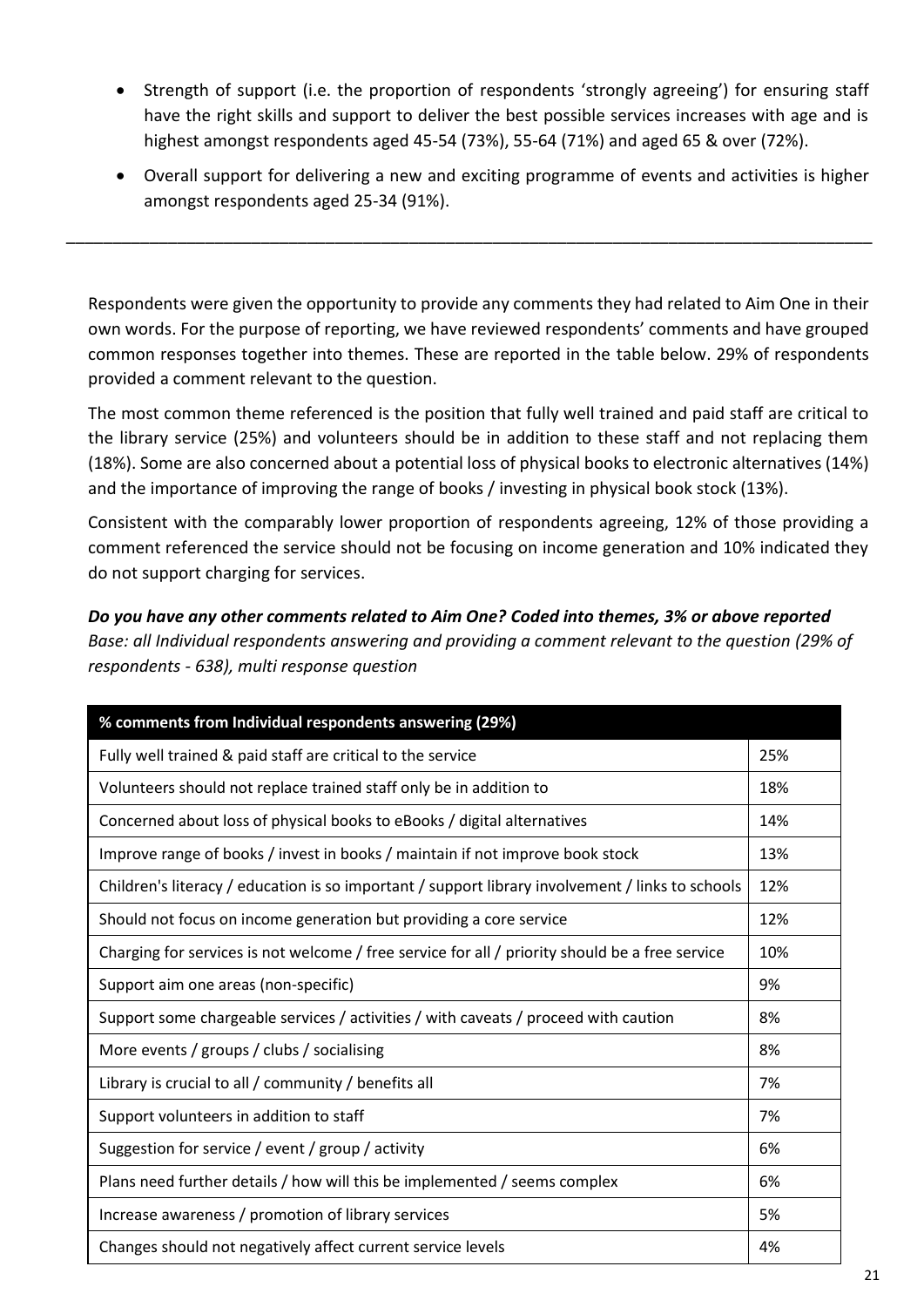| % comments from Individual respondents answering (29%)                                      |    |
|---------------------------------------------------------------------------------------------|----|
| Evolve to community hub / provide access to other services                                  | 4% |
| Service should be inclusive / not just about books                                          | 4% |
| Adults' literacy / education is so important / support library involvement                  | 4% |
| Focus on providing books / core service / fostering reading / not involved in anything else | 3% |

*Trained librarians are essential in the delivery of Library services and literacy. There must never be any kind of reliance on volunteers to do this, though of course volunteers should be encouraged to help.*

*I would caution relying too much on volunteers who may not be able to commit regularly. I would also not want to see space taken away from core library services for income generation etc.*

*I can see the appeal to the library of exploring new opportunities to generate income, but this needs a lot of thought - you could risk making people who can't afford these services feel excluded, feel the library is not for them or not access services which are free to use because they are worried there could be a fee.*

*The library should not be about making money and attempting to introduce commercial aspects adds pressure to deliver only in those areas, distracts staff from core business and discourages people from visiting.*

*A very careful balance probably needs to be made between providing invaluable services, resources and generating further income, whilst keeping costs down as I think a huge proportion of the population are struggling on very low incomes and the struggle may become even harder and possibly much sooner rather than later. Pressure to deliver only in those areas, distracts staff from core business and discourages people from visiting.*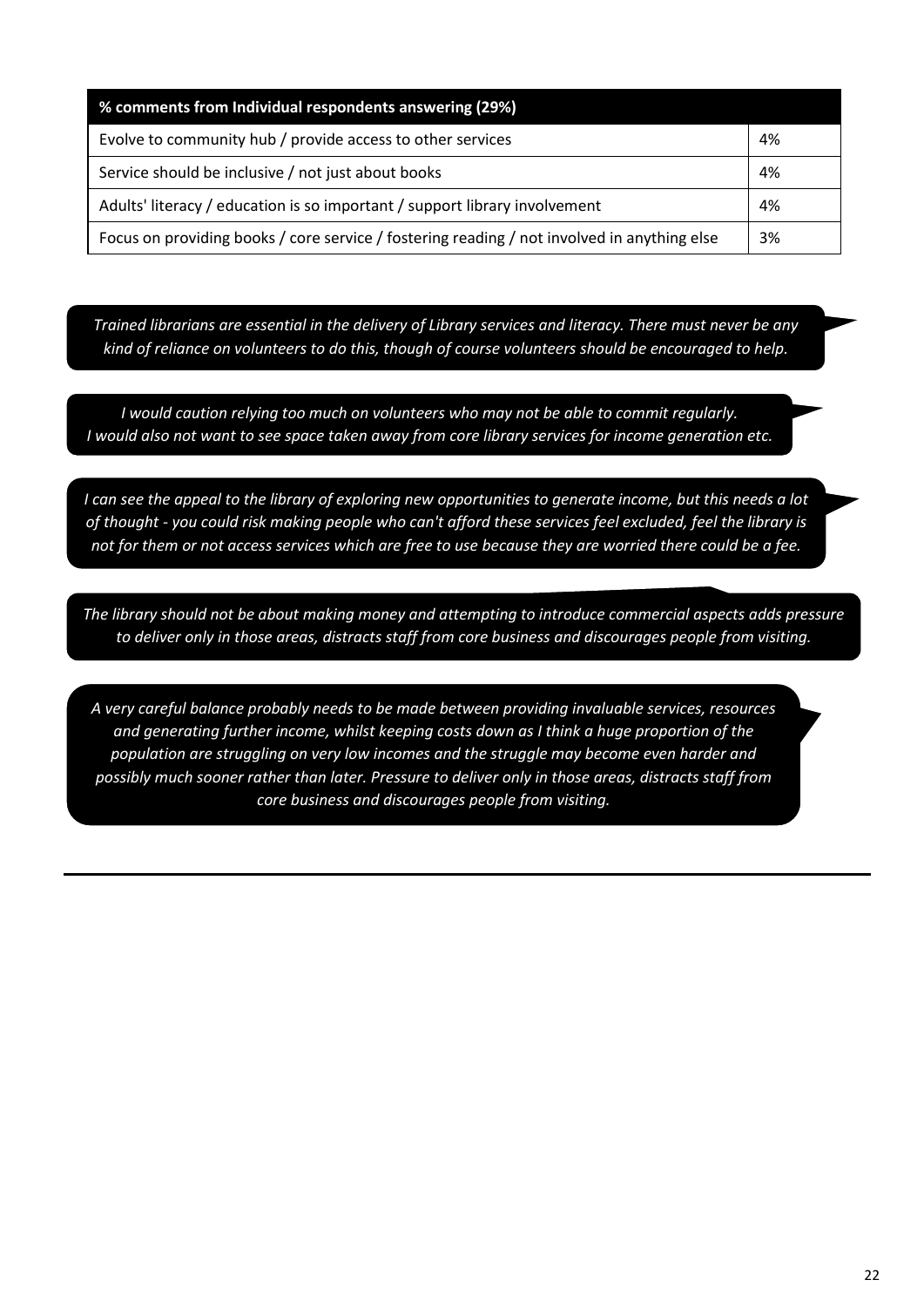#### SUPPORT FOR AIM TWO AREAS – INFRASTRUCTURE AND COMMUNICATIONS

Overall agreement is high with the stated aims of developing the mobile library offer to support service outreach and community engagement, improving communications to help engage with existing users and new audiences, developing a planned programme of buildings improvements, looking at options to reduce the carbon footprint of library buildings and improving communications and engagement with staff and volunteers; all with at least 75% agreement. Strength of agreement (i.e. the proportion of respondents 'strongly agreeing') with these aims is comparatively lower than observed for the top five areas of Aim One, however, at around four to five in ten.

Agreement with the technological sub areas of Aim Two are comparatively lower than the other Aim Two areas. 67% agree with rolling out better mobile technology for staff & volunteers, 64% agreeing with updating printing services and 60% agree with launching a new online library platform. A significant proportion of respondents neither agreed nor disagreed with these aims (possibly as a result of perceived relevance).

*To what extent do you agree or disagree with the proposed aims***?** *Base: all Individual respondents answering (2,159), single response question for each aim*



| <b>Supporting data table</b>                                                                 | <b>Strongly</b><br>agree | Agree | Neither agree<br>nor disagree | <b>Disagree</b> | Strongly<br>disagree |
|----------------------------------------------------------------------------------------------|--------------------------|-------|-------------------------------|-----------------|----------------------|
| Develop our mobile library offer to support our<br>service outreach and community engagement | 47%                      | 38%   | 13%                           | 1%              | 1%                   |
| Improve our communications to help engage with<br>our existing users and new audiences       | 43%                      | 40%   | 15%                           | 1%              | 0%                   |
| Develop a planned programme of improvements<br>for our buildings                             | 37%                      | 43%   | 17%                           | 2%              | 1%                   |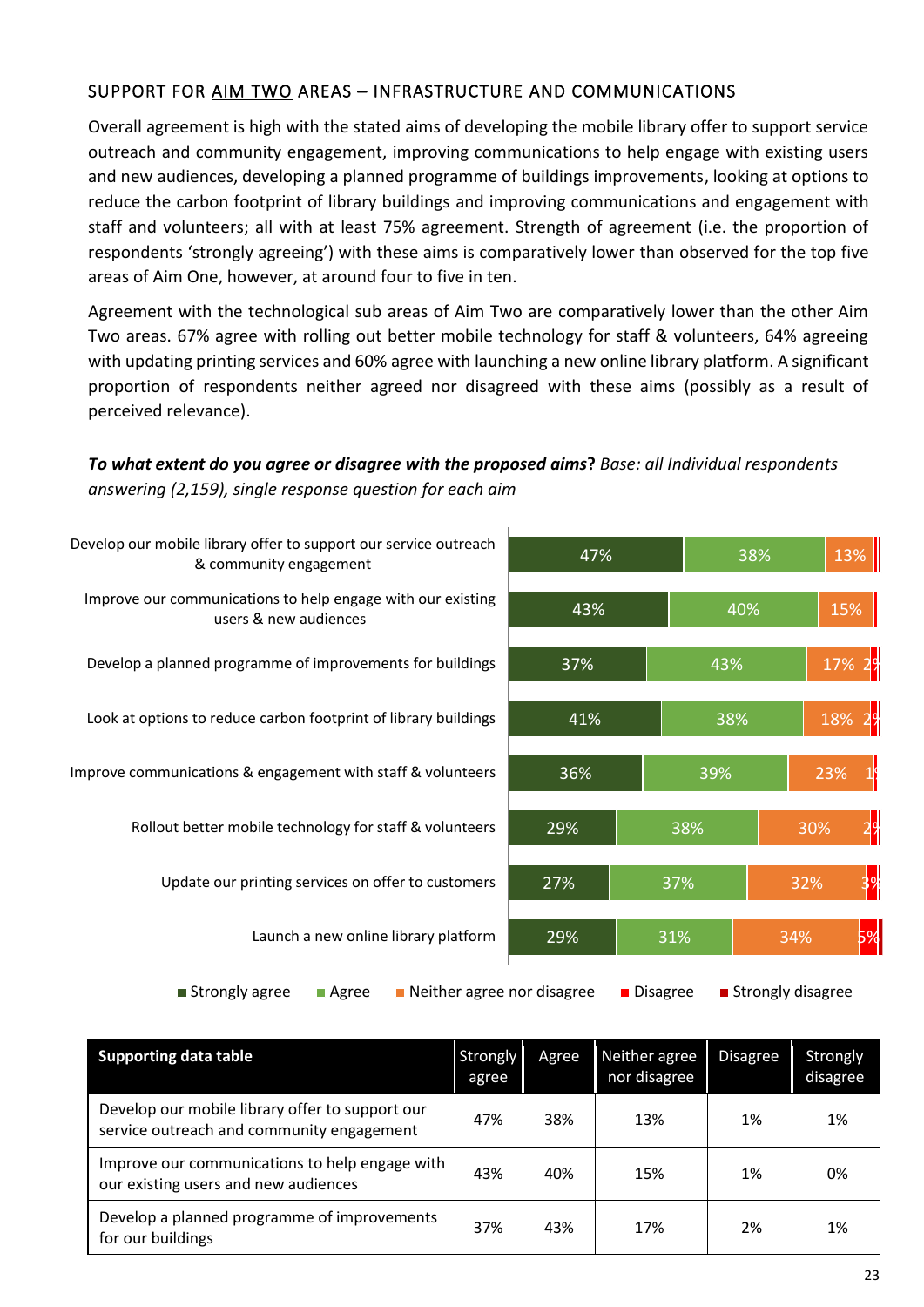| <b>Supporting data table</b>                                               | Strongly<br>agree | Agree | Neither agree<br>nor disagree | <b>Disagree</b> | Strongly<br>disagree |
|----------------------------------------------------------------------------|-------------------|-------|-------------------------------|-----------------|----------------------|
| Look at options to reduce the carbon footprint of<br>our library buildings | 41%               | 38%   | 18%                           | 2%              | 1%                   |
| Improve communications and engagement with<br>our staff and volunteers     | 36%               | 39%   | 23%                           | 1%              | 0%                   |
| Rollout better mobile technology for staff and<br>volunteers               | 29%               | 38%   | 30%                           | 2%              | 1%                   |
| Update our printing services on offer to<br>customers                      | 27%               | 37%   | 32%                           | 3%              | 1%                   |
| Launch a new online library platform                                       | 29%               | 31%   | 34%                           | 5%              | 2%                   |

There are significant variations in support by district and likely reflect the perceived needs of particular libraries are as follows:

- Overall support for updating the printing services on offer to customers (71%) and launching a new online library platform (71%) is higher amongst respondents living in Basildon.
- Overall support for updating the printing services on offer to customers (75%) is highest amongst respondents living in Castle Point.
- Overall support for improving communications and engagement with staff and volunteers (90%), developing a planned programme of improvements for buildings (89%), updating the printing services on offer to customers (79%) and rollout of better mobile technology for staff and volunteers (79%) is higher amongst respondents living in Harlow.

A few significant variations in the degree of support for particular aims by age:

- Overall support for developing the mobile library service to support service outreach and community engagement is higher amongst respondents aged 55-64 (89%) and 65 & over (87%).
- Strength of support (i.e. the proportion of respondents 'strongly agreeing') for launching a new online library platform is higher amongst respondents aged 25-34 (41%).

\_\_\_\_\_\_\_\_\_\_\_\_\_\_\_\_\_\_\_\_\_\_\_\_\_\_\_\_\_\_\_\_\_\_\_\_\_\_\_\_\_\_\_\_\_\_\_\_\_\_\_\_\_\_\_\_\_\_\_\_\_\_\_\_\_\_\_\_\_\_\_\_\_\_\_\_\_\_\_\_\_\_\_\_\_\_\_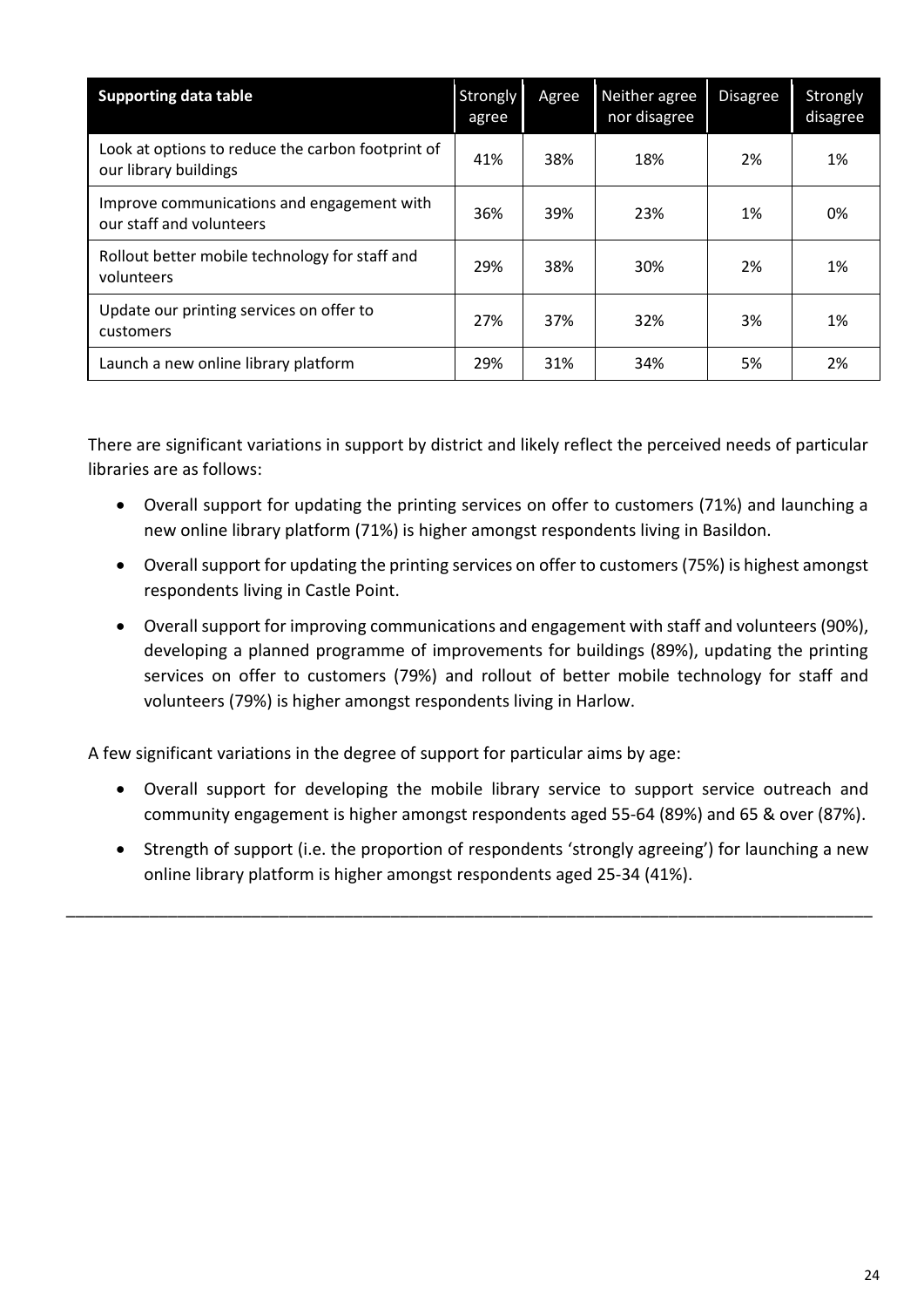Respondents were given the opportunity to provide any comments they had related to Aim Two in their own words. For the purpose of reporting, we have reviewed respondents' comments and have grouped common responses together into themes. These are reported in the table below. 22% of respondents provided a comment relevant to the question.

The most common theme referenced supports the areas highlighted within Aim Two and references communication / promotion of the library service is needed and communications should be improved (21%).

Consistent with response to Aim One, some are concerned about a potential loss of physical books to electronic alternatives (11%) and ensuring any changes are not to the detriment of the service as it stands currently (11%). Whilst a proportion put forward concerns on technology replacing staff / reducing personal contact (10%) and there already being enough online platforms available (10%), commentary also refers to suggested improvements to dated IT systems (9%), more / improved IT facilities within libraries (8%) and better technology / platforms to access online services remotely (8%).

*Do you have any other comments related to Aim Two? Coded into themes, 3% or above reported Base: all Individual respondents answering and providing a comment relevant to the question (22% of respondents - 485), multi response question*

| % comments from Individual respondents answering (22%)                                                                                           |     |
|--------------------------------------------------------------------------------------------------------------------------------------------------|-----|
| Communication / promotion / awareness of library service / improve content of comms                                                              | 21% |
| Well trained / friendly / professional staff - proficient in tech support                                                                        | 13% |
| Retain if not expand book stock / invest in physical books / do not replace with digital alternatives                                            | 11% |
| Ensure changes are not to the detriment of service / space                                                                                       | 11% |
| Buildings need updating / improving / better facilities / accessible                                                                             | 10% |
| Use of technology should not replace staff / reduce personal contact / supplement current service<br>only / should not be an online service only | 10% |
| Already have online platforms available / apps / are others needed / happy with current platforms                                                | 10% |
| Investment / improvement in mobile libraries / must not replace physical libraries                                                               | 9%  |
| Suggested improvements to current IT systems / systems are dated                                                                                 | 9%  |
| More / improved IT facilities within libraries / Wi-Fi / air printing / issues with IT                                                           | 8%  |
| In need of better technology / platforms to access online catalogue / online services remotely                                                   | 8%  |
| Buildings should be welcoming / provide a quiet space for reading/study / comfortable chairs                                                     | 7%  |
| Service must be fully inclusive - elderly / disabled - not everyone uses technology                                                              | 7%  |
| Support aim two areas (non-specific)                                                                                                             | 6%  |
| Physical libraries important for community                                                                                                       | 6%  |
| Plans need further details / how will this be implemented                                                                                        | 6%  |
| Can't comment on certain issues / don't understand some of the terms used                                                                        | 5%  |
| Improved printing service not needed / contradicts carbon footprint reduction                                                                    | 4%  |
| Carbon footprint reduction is a worthy aim                                                                                                       | 4%  |
| No improvement to buildings necessary / not a priority                                                                                           | 4%  |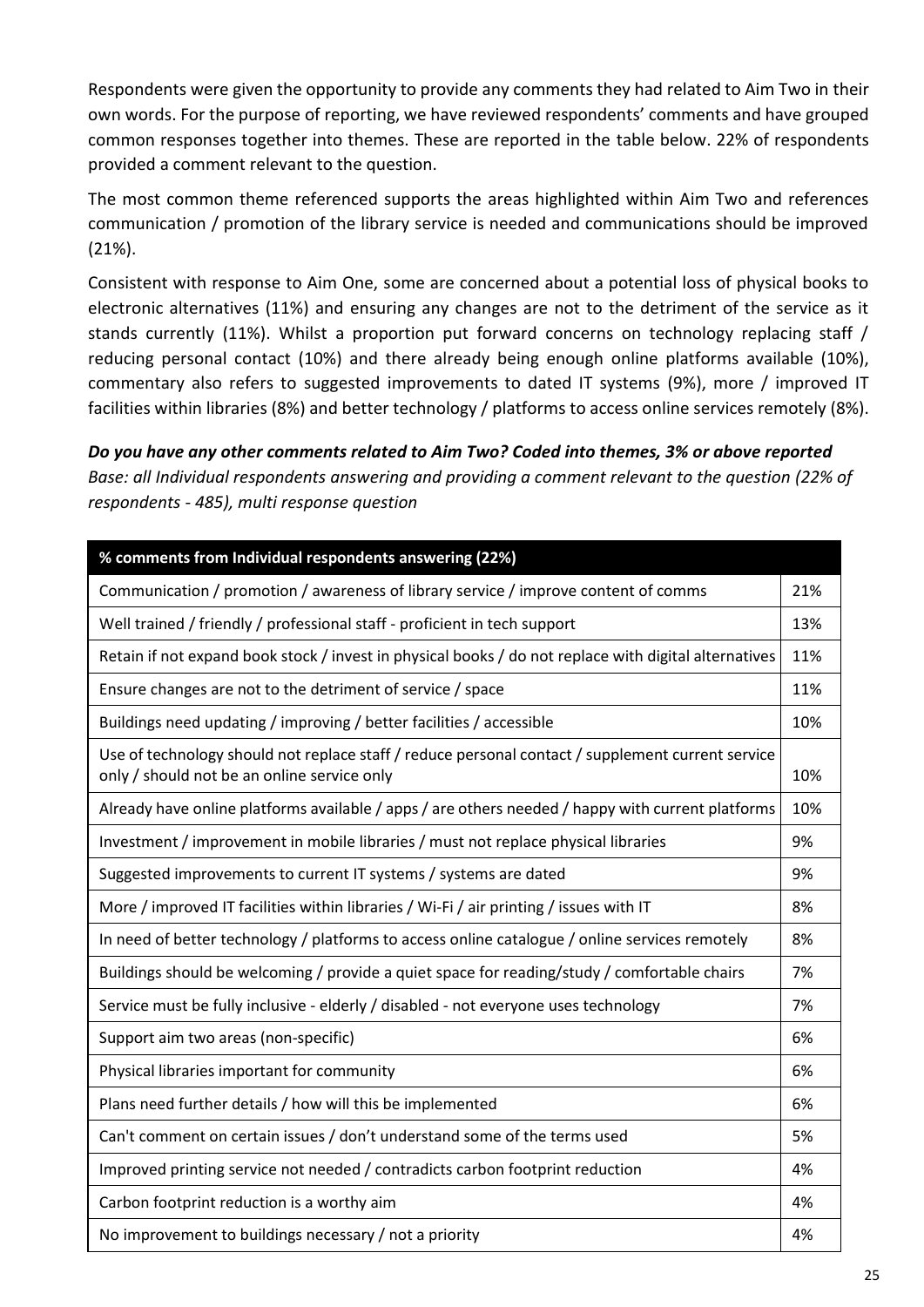| % comments from Individual respondents answering (22%)                    |    |
|---------------------------------------------------------------------------|----|
| Communication is adequate                                                 | 4% |
| Where is funding coming from / sounds costly / how much will this cost    | 4% |
| Further consultation with stakeholders needed                             | 3% |
| Meetings / events / groups / facilities for community outreach / services | 3% |

*Of the above the most important is communication of the value of the library services and what is on offer to the residents so that they use the Library.*

*Promotion of services is all within the library and its own social media so most people don't know what is on offer. Events and activities should be promoted externally on village social media pages.*

*Whilst I admire the sentiment, this plan is in stark contrast to the previous five year plan. How will these improvements be funded? Is there still an insistence on libraries being self-funding, which simply doesn't work. Has the Community-run libraries plan which has never taken off, despite huge amounts of staff resource in its planning, been abandoned, or will savings be made by replacing staff with volunteers. You only have to look at other library services to see that in most cases volunteer-led libraries are not sustainable.*

*The online, app and e-book offer is really important in the modern world and the library has made great strides forward on this front in recent years. It's important to build upon this and continue to increase the e-book offer and keep it up to date. It would also be great for many if library e-books could be compatible with Kindle, the most popular e-reader, though I appreciate this is a wider issue than within Essex libraries.*

*Buildings should be inviting and accessible for all; children, those with disability mental, physical and sensory. The community need to know what the library has to offer. Outreach on social media can be improved. I feel the existing online library platform is underused. People won't use it if they do not know it exists!*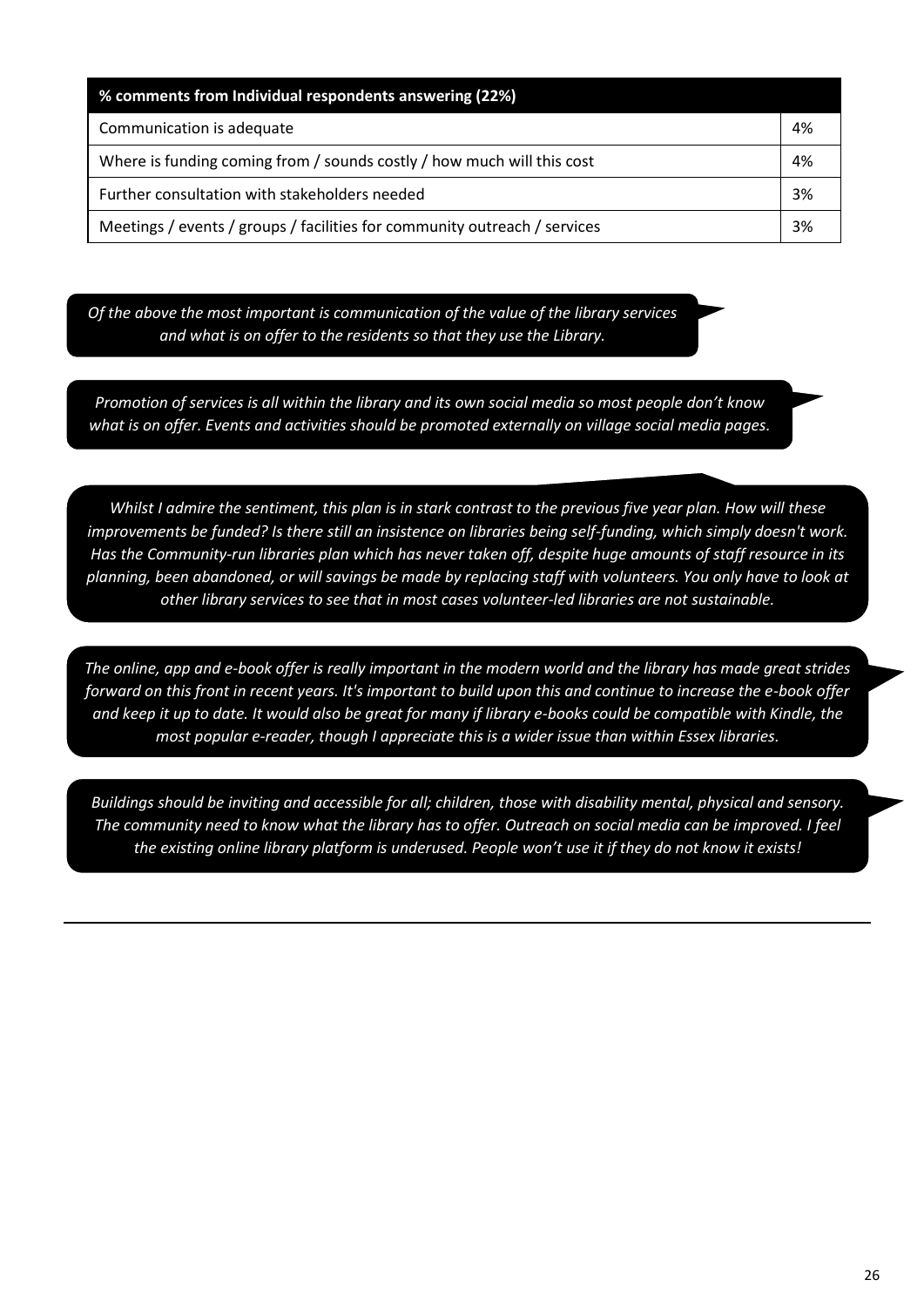#### SUPPORT FOR AIM THREE AREAS - SUPPORTING COMMUNITIES AND LEVELLING UP

Overall agreement is high in relation to the stated aims of helping reduce digital exclusion and improve digital skills, connecting residents with other services that can support and enable them to live better lives, expanding outreach services further for other users and communities that need it and providing support for people to improve their employability; all with at least 85% agreement. Strength of agreement (i.e. the proportion of respondents 'strongly agreeing') with these aims is comparatively lower than observed for the top five areas of Aim One, however, at between four and five in ten.

Overall agreement for supporting residents to improve their health and wellbeing is high (80%).

Agreement with exploration of options for providing chargeable activities alongside the existing free activities is considerably lower than the other Aim Three areas at 50%. A significant proportion of respondents neither agreed nor disagreed with this aim (31%). 19% disagreed with this aim.

#### *To what extent do you agree or disagree with the proposed aims***?** *Base: all Individual respondents answering (2,159), single response question for each aim*



| <b>Supporting data table</b>                                                                   | Strongly<br>agree | Agree | Neither agree<br>nor disagree | <b>Disagree</b> | Strongly<br>disagree |
|------------------------------------------------------------------------------------------------|-------------------|-------|-------------------------------|-----------------|----------------------|
| Help reduce digital exclusion & improve digital skills                                         | 52%               | 38%   | 9%                            | 1%              | 1%                   |
| Connect residents with other services that can support<br>and enable them to live better lives | 46%               | 42%   | 10%                           | 1%              | 1%                   |
| Expand our outreach services further for other users<br>and communities who need it            | 47%               | 39%   | 12%                           | 1%              | 1%                   |
| Provide support for people to improve their<br>employability                                   | 46%               | 40%   | 12%                           | 2%              | 1%                   |
| Support residents to improve their health & wellbeing                                          | 43%               | 37%   | 15%                           | 3%              | 1%                   |
| Explore options for providing chargeable activities<br>alongside the existing free activities  | 21%               | 29%   | 31%                           | 10%             | 9%                   |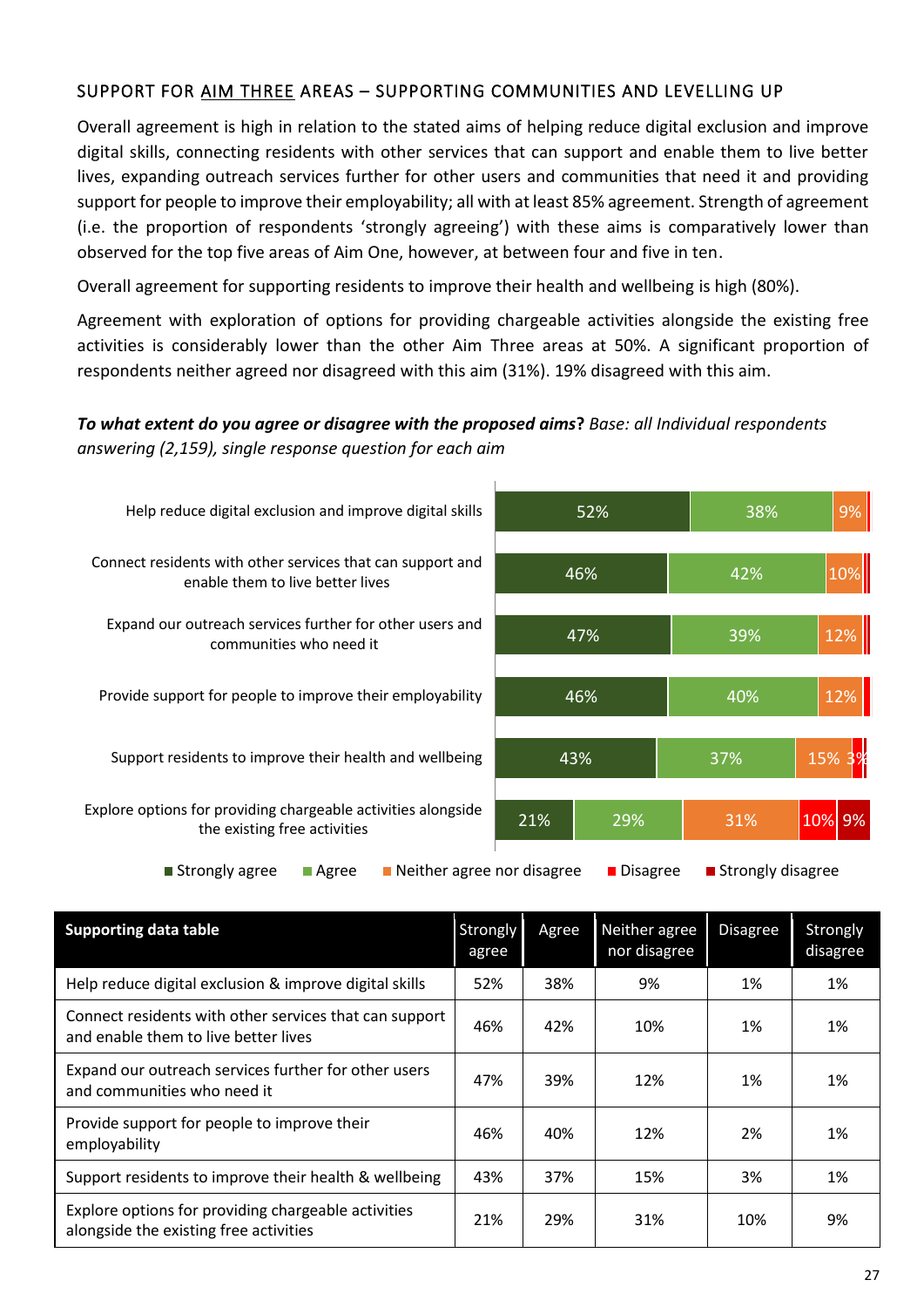A few significant variations in support by district and likely reflect the needs of particular geographical areas are as follows:

- Overall support for providing support for people to improve their employability is higher amongst respondents living in Tendring (91%) and Harlow (88%).
- Overall support for exploring options for providing chargeable activities alongside the existing free activities (41%) is lower amongst respondents living in Colchester.

Respondents were given the opportunity to provide any comments they had related to Aim Three in their own words. For the purpose of reporting, we have reviewed respondents' comments and have grouped common responses together into themes. These are reported in the table below. 17% of respondents provided a comment relevant to the question.

\_\_\_\_\_\_\_\_\_\_\_\_\_\_\_\_\_\_\_\_\_\_\_\_\_\_\_\_\_\_\_\_\_\_\_\_\_\_\_\_\_\_\_\_\_\_\_\_\_\_\_\_\_\_\_\_\_\_\_\_\_\_\_\_\_\_\_\_\_\_\_\_\_\_\_\_\_\_\_\_\_\_\_\_\_\_\_

Over one in five (22%) of those providing a comment noted a preference for the service to stick to the core offering and not be involved in other services that are provided elsewhere. Consistent with the comparably lower proportion of respondents agreeing, 14% of those providing a comment noted they believe all services should be free and nothing should be chargeable. 11% also referred to the potential for chargeable services to exclude or deter people.

Some noted the library service could act as a community hub / encourage socialisation (12%) and a hub for health / outreach (8%).

*Do you have any other comments related to Aim Three? Coded into themes, 3% or above reported Base: all Individuals answering and providing a comment relevant to the question (17% of respondents – 379), multi response question*

| % comments from Individual respondents answering (17%)                                        |     |
|-----------------------------------------------------------------------------------------------|-----|
| Should stick to core services / not be involved in other services that are provided elsewhere | 22% |
| All services should be free / nothing chargeable                                              | 14% |
| Could act as a community hub / socialisation                                                  | 12% |
| Chargeable services likely to exclude / deter people                                          | 11% |
| Changes must not compromise book stocks / opening hours / staffing levels / space / service   | 9%  |
| Hub for health / other services / outreach                                                    | 8%  |
| Support this aim                                                                              | 8%  |
| Plans need further details / how will this be implemented                                     | 8%  |
| Provide activities / groups / clubs / events                                                  | 7%  |
| Staff should focus on library service / too much for them to do if services expanded          | 7%  |
| Services must be promoted / advertised / attract new users                                    | 6%  |
| Some chargeable services could be beneficial / acceptable / must be cautious                  | 6%  |
| Staff must be appropriately trained                                                           | 6%  |
| IT support/training / equipment / online functionality required                               | 6%  |
| Chargeable services should be in addition to free services / not compromise free services     | 5%  |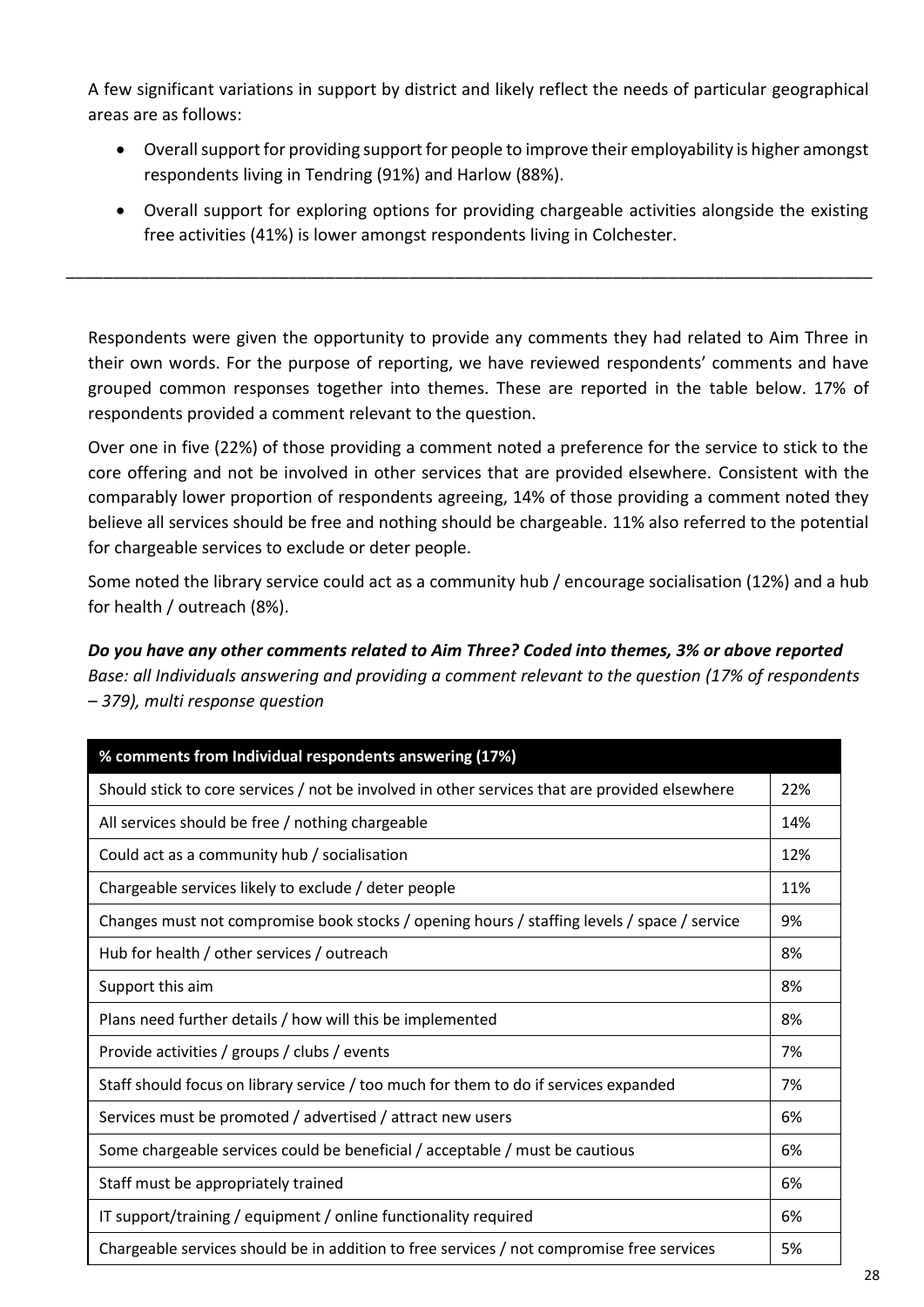| % comments from Individual respondents answering (17%)                            |    |
|-----------------------------------------------------------------------------------|----|
| Do not turn libraries into an online service only / do not replace physical books | 4% |
| Space could be rented out / space for activities                                  | 4% |
| Could signpost services / provide information but nothing further                 | 4% |
| Should not be commercialised / not a money-making operation                       | 3% |

*In expanding library services, it is essential not to lose sight of the primary purpose of a library - to provide books to borrow and the range of available books could be expanded – i.e. more books in the libraries.* 

*On the whole, there are a number of organisations that already support the local community. IAG is a skilled role and we already have a CAB and a local college that can offer these activities. Let these established organisations carry on doing what they are being funded for and allow the library service to do what it does best.*

*I think libraries can be key to bringing communities together, and organisations should be able to utilise library spaces and rent them after closing hours (gets people into the building who might not otherwise and could encourage them to use libraries more often in the future).*

*Often libraries are in the centre of town, accessible, visible and with working hours opening times. There is an important and valuable role for libraries to play in acting as a connector and referrer of people to other community-based services to support health wellbeing, employability and so on.*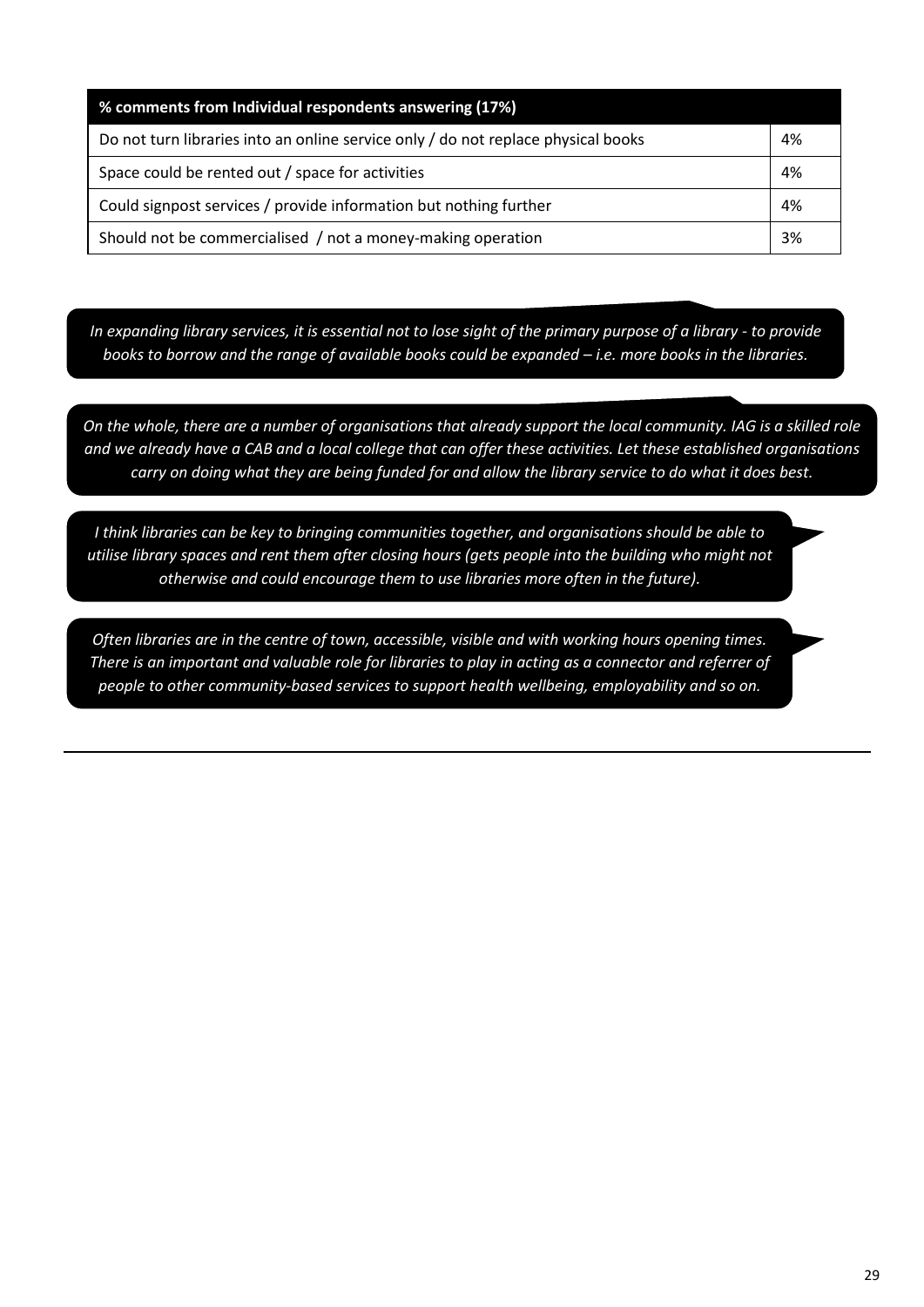Respondents were given the opportunity to provide any comments on chargeable services they would like to see if they supported the provision of chargeable services. For the purpose of reporting, we have reviewed respondents' comments and have grouped common responses together into themes. These are reported in the table below. 32% of respondents provided a comment relevant to the question.

Just under one in five (18%) of those providing a comment noted they believe all services should be free and nothing should be chargeable. 9% also referred to the potential for chargeable services to exclude or deter people.

Of those that put forward ideas for potential chargeable services, the most common are arts & crafts / artist exhibitions (16%), talks by authors / writing workshops (13%), café / refreshment provision (12%) and activities for children / teenagers / including after school / school holiday specific activities (12%).

*If you support the provision of chargeable activities (alongside existing free activities), which chargeable activities would you like to see, if any? Coded into themes, 3% or above reported Base: all Individual respondents answering and providing a comment relevant to the question (32% of respondents – 709), multi response question*

| % comments from Individual respondents answering (32%)                                              |     |
|-----------------------------------------------------------------------------------------------------|-----|
| All services should be free / nothing chargeable                                                    | 18% |
| Chargeable services likely to exclude / deter people                                                | 9%  |
| Arts & crafts / artist exhibitions                                                                  | 16% |
| Prepared to pay / charge must be reasonable / if to cover costs / donations                         | 14% |
| Talks by authors / writing workshops                                                                | 13% |
| Café / refreshment provision                                                                        | 12% |
| Activities for children / teenagers / including after school/school holidays                        | 12% |
| Workshops / courses / learning / talks / lectures                                                   | 11% |
| Printing / photocopying / computer use / IT support                                                 | 11% |
| Renting out space / providing space for groups / meetings / activities                              | 10% |
| Only charge for additional services / core services must be free                                    | 8%  |
| Drama / music / film / photography                                                                  | 8%  |
| Host clubs / community groups / meetings / social groups                                            | 7%  |
| Out of hours use                                                                                    | 6%  |
| Collaborate with / provide space for commercial services - banks, post office, solicitors / council | 6%  |
| Chargeable activities cannot take precedence over core services / detract from core services        | 5%  |
| Some charging for services is needed (non-specific)                                                 | 5%  |
| Games (board & computer) / jigsaws / toys / DVDs                                                    | 4%  |
| More information required / examples                                                                | 4%  |
| Book clubs / reading groups / recommendations                                                       | 4%  |
| Act as community hubs                                                                               | 4%  |
| Health services / mental health / wellbeing                                                         | 4%  |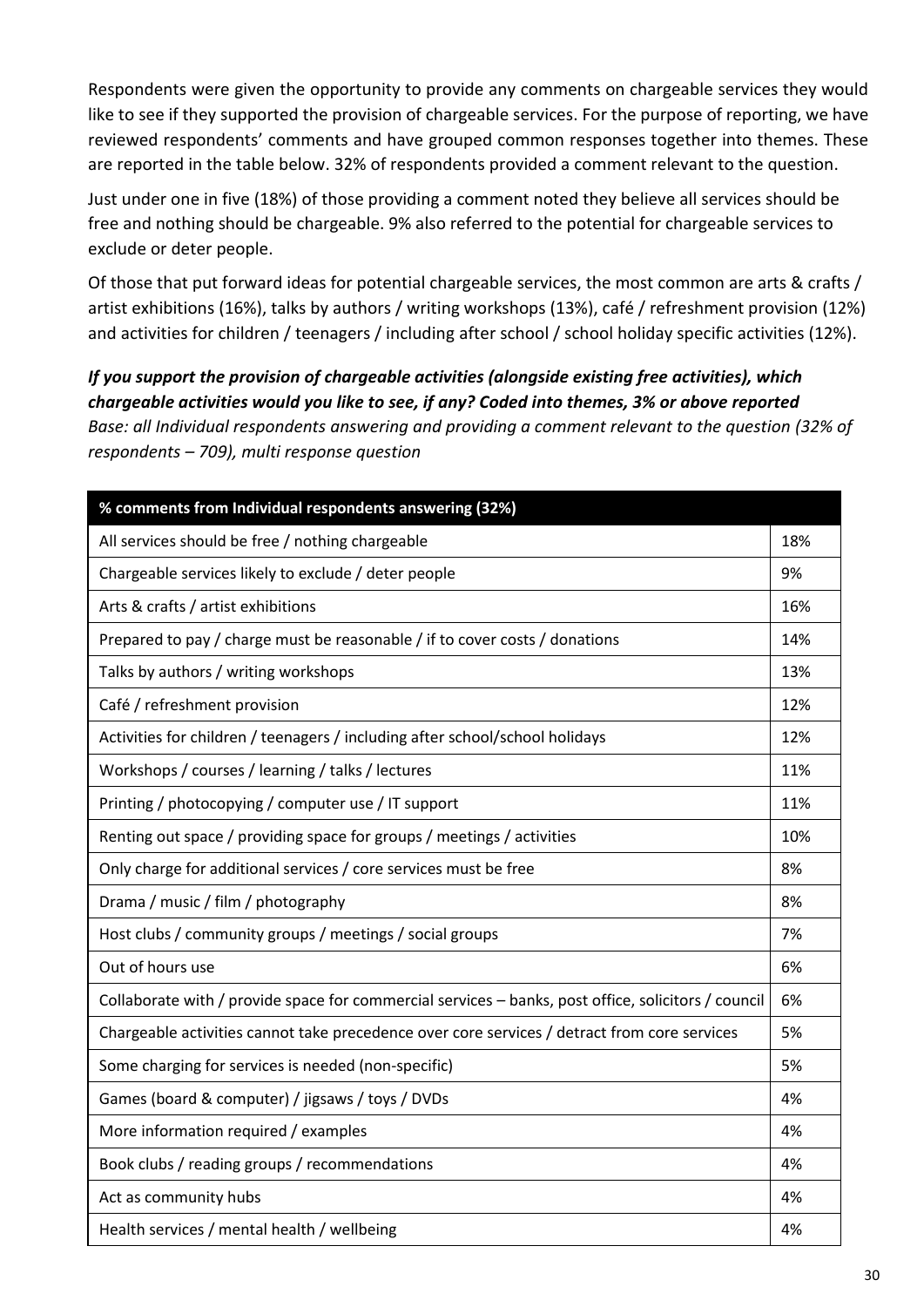| % comments from Individual respondents answering (32%)                                      |    |
|---------------------------------------------------------------------------------------------|----|
| Baby / toddler groups                                                                       | 3% |
| Life skills / numeracy / literacy skills / CV writing / employability                       | 3% |
| History / geology / ancestry                                                                | 3% |
| Adult education / support for students                                                      | 3% |
| Learning a language / sign language                                                         | 3% |
| Small contribution to running costs / charge for inter-library lending / more for late fees | 3% |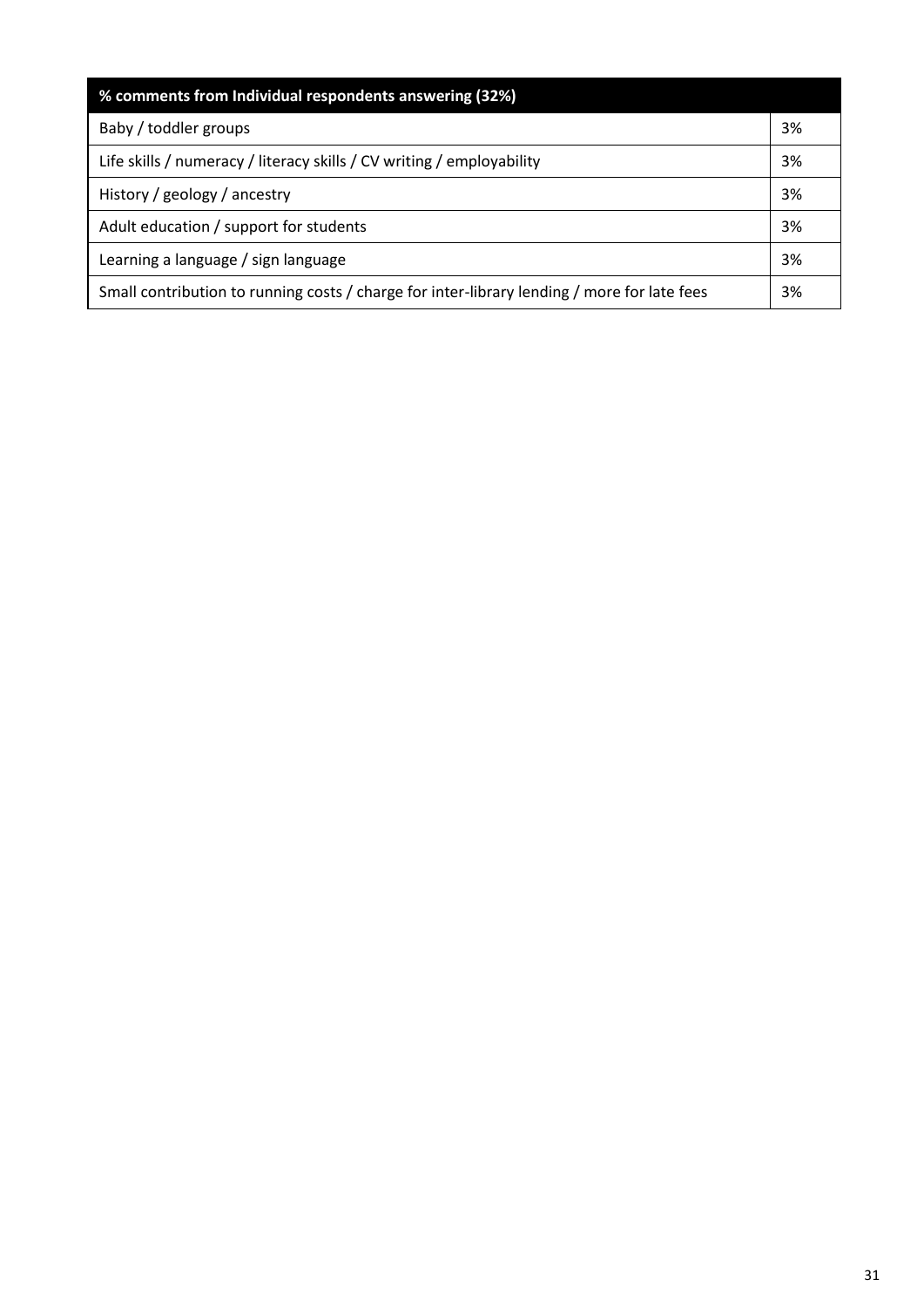## INDIVIDUALS - FUTURE OF ESSEX LIBRARIES

At the end of the questionnaire, respondents were also given the opportunity to provide feedback in their own words in relation to:

- 1. Any other comments related to the plan for Essex Libraries
- 2. What they would like to see from Essex Libraries in the future

#### INDIVIDUALS OTHER COMMENTS RELATED TO ESSEX LIBRARIES PLAN

For the purpose of reporting, we have reviewed respondents' comments and have grouped common responses together into themes. These are reported in the table below. 28% of respondents provided a comment relevant to the question.

A quarter (25%) of those providing a comment requested that all current libraries should stay open or were concerned about their local library building closing. In addition, 16% commented on how important the library service is to the community / residents.

Some reiterated previous comments in terms of a larger range of material / book stock (13%) and fully trained staff and volunteers / having enough staff (12%). 8% requested longer opening hours / opening on additional days.

7% highlighted that they would welcome more detail on the plans in terms of implementation and funding.

#### *Do you have any other comments related to the plan for Essex Libraries? Coded into themes, 3% or above reported*

*Base: all Individual respondents answering and providing a comment relevant to the question (28% of respondents - 613), multi response question*

| % comments from respondents answering (28%)                                                      |     |
|--------------------------------------------------------------------------------------------------|-----|
| Libraries must stay open / concerned about closures of particular libraries                      | 25% |
| Crucially important for community / vital for residents                                          | 16% |
| Offer a large range of materials / increase book / up-to-date stock                              | 13% |
| Support plans outlined                                                                           | 13% |
| Staff & volunteers must be fully trained / polite / friendly / need to make sure of enough staff | 12% |
| Longer opening hours required / open on more days                                                | 8%  |
| Must be inclusive / accessible / cater to all                                                    | 8%  |
| Communication / engagement / promote services / attract new users                                | 8%  |
| Plans need further details / how will this be implemented / where is funding coming from         | 7%  |
| Should be supported / invested in / funded / secured for future                                  | 6%  |
| Services to be free / no charging                                                                | 6%  |
| Important to focus on core library services                                                      | 6%  |
| Activities / groups / meetings are needed                                                        | 5%  |
| Service / opening hours / space must be maintained                                               | 5%  |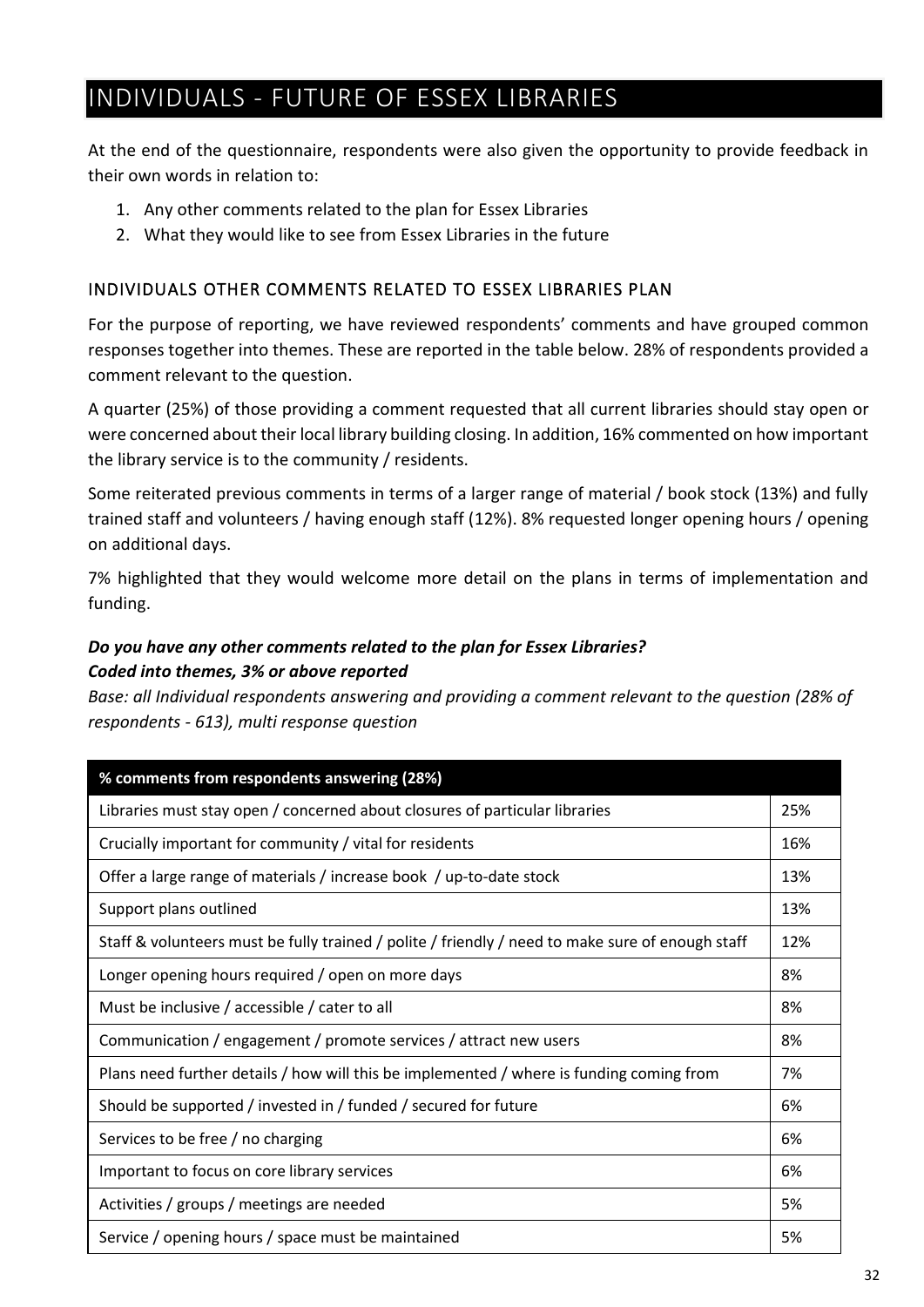| % comments from respondents answering (28%)                                     |    |
|---------------------------------------------------------------------------------|----|
| Used as a community resource / information point for services                   | 5% |
| Praise for current libraries / staff                                            | 5% |
| In need of upgrade / new facilities / parking / toilets / refreshment provision | 4% |
| Continue to offer IT support / use of equipment / Wi-Fi / online provision      | 4% |
| Volunteers should not replace trained / paid staff                              | 4% |
| Online offer should not replace physical books                                  | 4% |
| Offer a safe / quiet environment                                                | 3% |
| Awareness of this consultation is poor / criticism of consultation              | 3% |

*Please commit to keeping all of Essex's libraries open - they are a lifeline for so many residents.*

*All existing libraries should be kept as they are, run by Essex County Council with paid staff and no reduction in opening hours or services.*

*Libraries should continue to operate and none should be closed down. Not everyone has access to the internet for reading and learning services, and even those who do may not wish to use the internet for this purpose. From a personal point of view, I learn much more easily reading from a book than from a screen.*

*Make libraries more accessible for all. Utilise libraries for the community, include coffee areas, provision for talks with people of interest. Children's groups, assistance for those with extra needs. Our libraries can be so much more than just borrowing books.*

*I* would hope that libraries will continue to be provided for local people to enable those from a *variety of groups to participate and enjoy them. Libraries should be well stocked to encourage usage. The running down of libraries has put many people off visiting at all. Encourage activities that will bring people back to their local library.*

*Libraries need to be housed in pleasant buildings and staffed by professional staff..*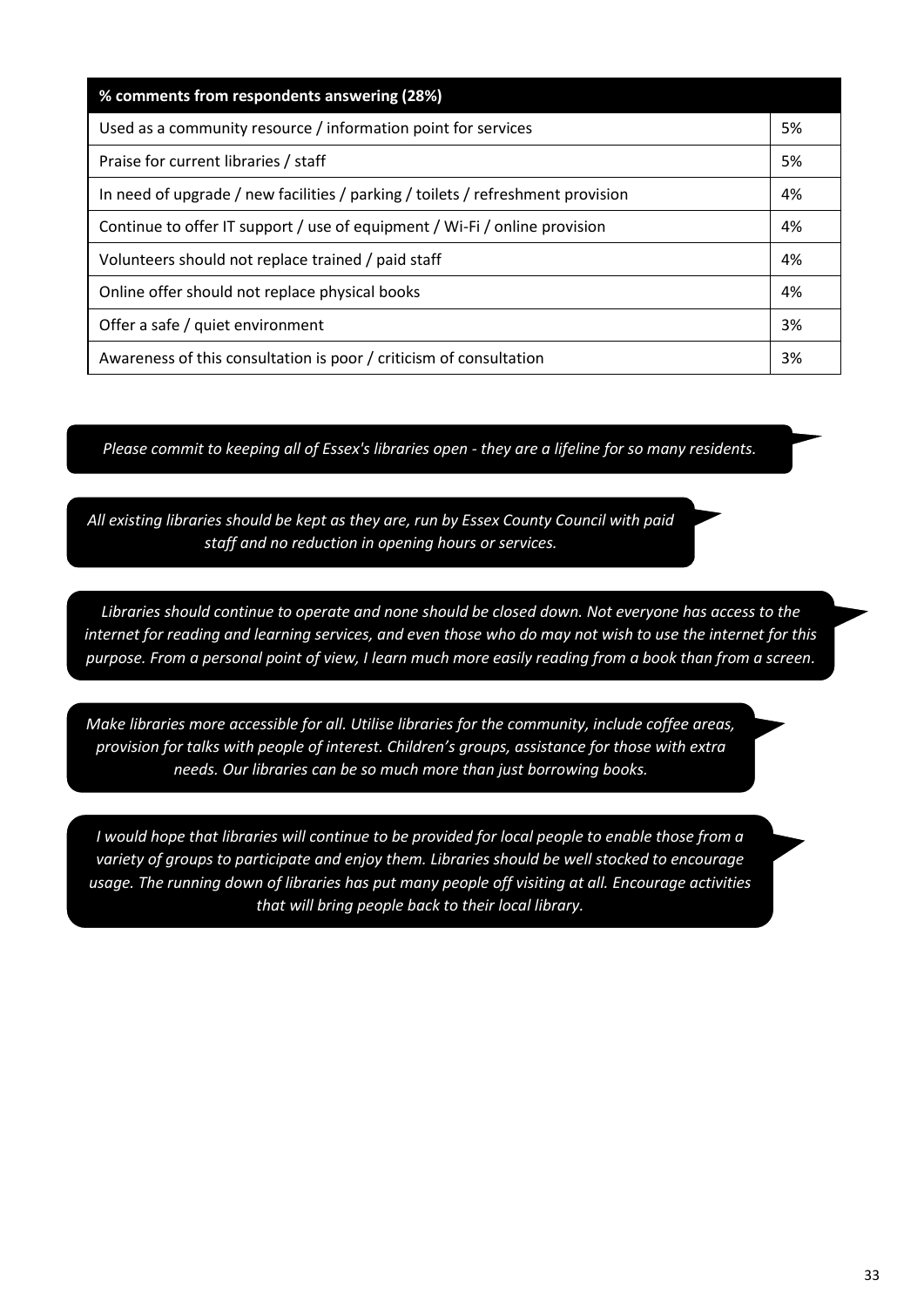#### INDIVIDUAL COMMENTS RELATED TO FUTURE OF ESSEX LIBRARIES

For the purpose of reporting, we have reviewed respondents' comments and have grouped common responses together into themes. These are reported in the table below. 73% of respondents provided a comment relevant to the question.

Under one in five (19%) requested that all current libraries should be retained and closures should be avoided. In addition, 12% commented on the importance of the continuity of the current service / maintaining the existing service.

A quarter (25%) of those providing a comment would like to see a good stock of books / wider / more up to date range of books. Other common comments put forward focused on the social aspect of the service and its development – activities / events / opportunities to socialise (17%), more of a community focus / community hub moving forward (17%), engaging / working with schools / children / young people (12%).

#### *What would you like to see from Essex Libraries in the future? Coded into themes, 3% or above reported*

*Base: all Individual respondents answering and providing a comment relevant to the question (73% of respondents – 1,589), multi response question*

| % comments from respondents answering (73%)                                                    |     |
|------------------------------------------------------------------------------------------------|-----|
| Good stock of books / wider range of books / keep up-to-date                                   | 25% |
| Avoid closures / retain current libraries / expand                                             | 19% |
| Activities / events / clubs / opportunities to socialise                                       | 17% |
| More of a community focus / community hub / community engagement moving forward                | 17% |
| Longer opening hours / open more days / everyday / out of hours usage                          | 14% |
| Engaging / working with schools / children / young people / catering for                       | 12% |
| Friendly / professional fully trained paid staff / not replaced by volunteers                  | 12% |
| Continuity of current service / maintain existing service / happy with service                 | 12% |
| Increase awareness / promotion of library services / attract new users                         | 11% |
| Be inclusive / accessible for all                                                              | 10% |
| Welcoming / friendly / quiet / safe environment / for study / reading / working                | 10% |
| Support learning / literacy / research / continue to foster reading                            | 8%  |
| Up-to-date resources / info / well stocked (unspecified)                                       | 8%  |
| Provision of audiobooks / eBooks / online services / digital resources / keep up-to-date       | 7%  |
| Provision of IT / printers / Wi-Fi / IT support / some improvement required to IT              | 6%  |
| Evolving / dynamic up-to-date/improved services / adapting to needs of users / vary by library | 6%  |
| Space to use for clubs / groups / meetings / socialising                                       | 6%  |
| Improved search / online library system / app / collection/return system                       | 6%  |
| Modern / keep up-to-date buildings with facilities i.e. toilets, parking                       | 4%  |
| Be a free service to all to use                                                                | 4%  |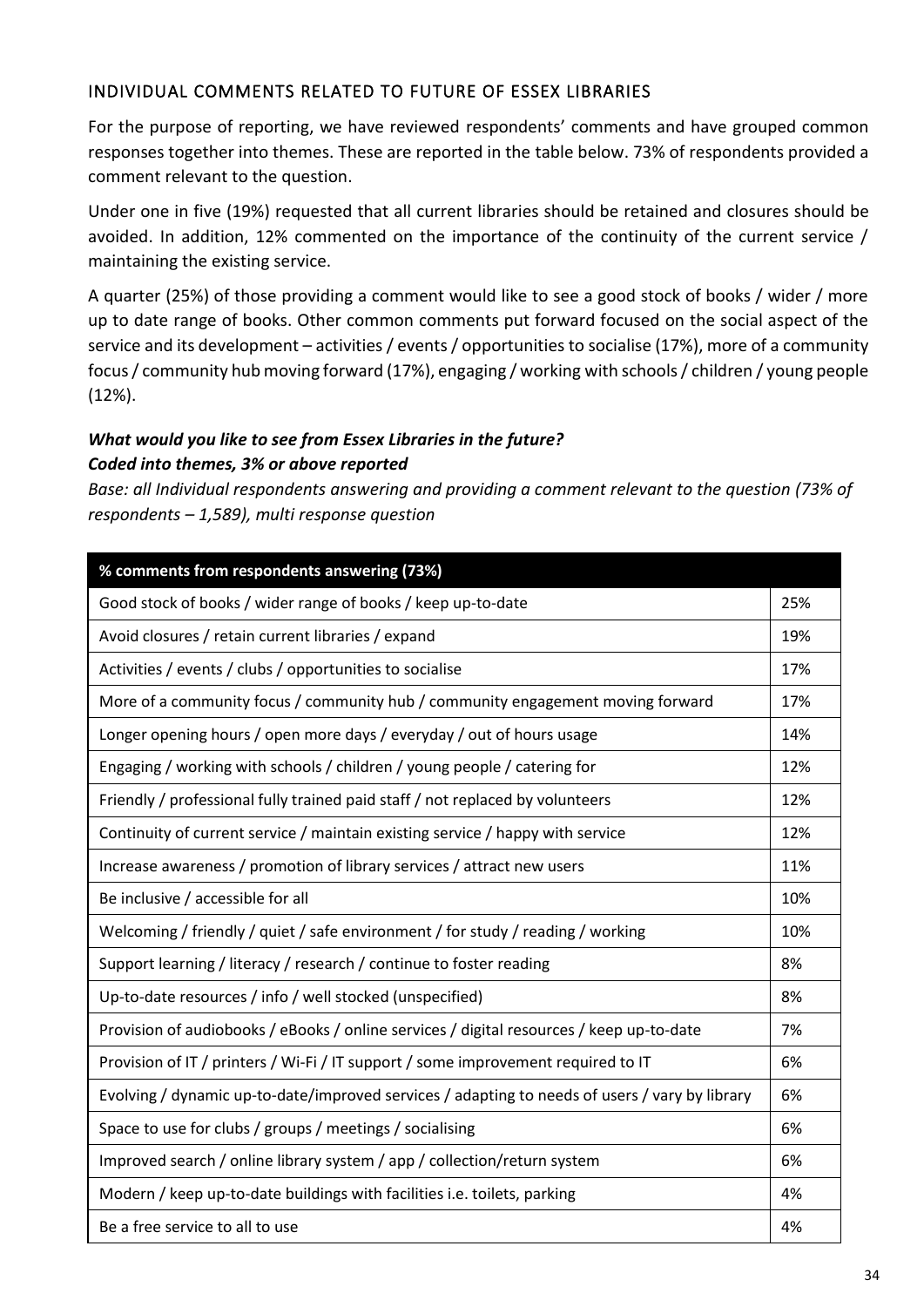| % comments from respondents answering (73%)                                                 |    |
|---------------------------------------------------------------------------------------------|----|
| Selected services / collaboration / signposting non-library services                        | 4% |
| Continual funding / investment / support / fit for future                                   | 4% |
| Integrated / balance of physical & digital resources / keep up-to-date                      | 3% |
| Focus on core library services / don't get involved in other services nor income generation | 3% |
| Continue / expand mobile libraries / home delivery service                                  | 3% |
| Café / refreshment provision                                                                | 3% |

*A continued commitment to meeting the diversity of borrowers' needs, i.e. not restricting book stock and other services to those that are useful to the majority but making sure that minority interests are catered for.*

*I am really happy with the service received so far. We enjoy visiting different libraries around Chelmsford. Perhaps more outdoor reading events in the spring/summer? We attended a lovely event where the library joined forces with Heart and Sole walking group to go for a walk then have a story in the park. Lovely experience had by all. A great way to bring the community together.*

*A far more dynamic and integrated service which combines a variety of local and community services and which reaches out positively to the community it serves..*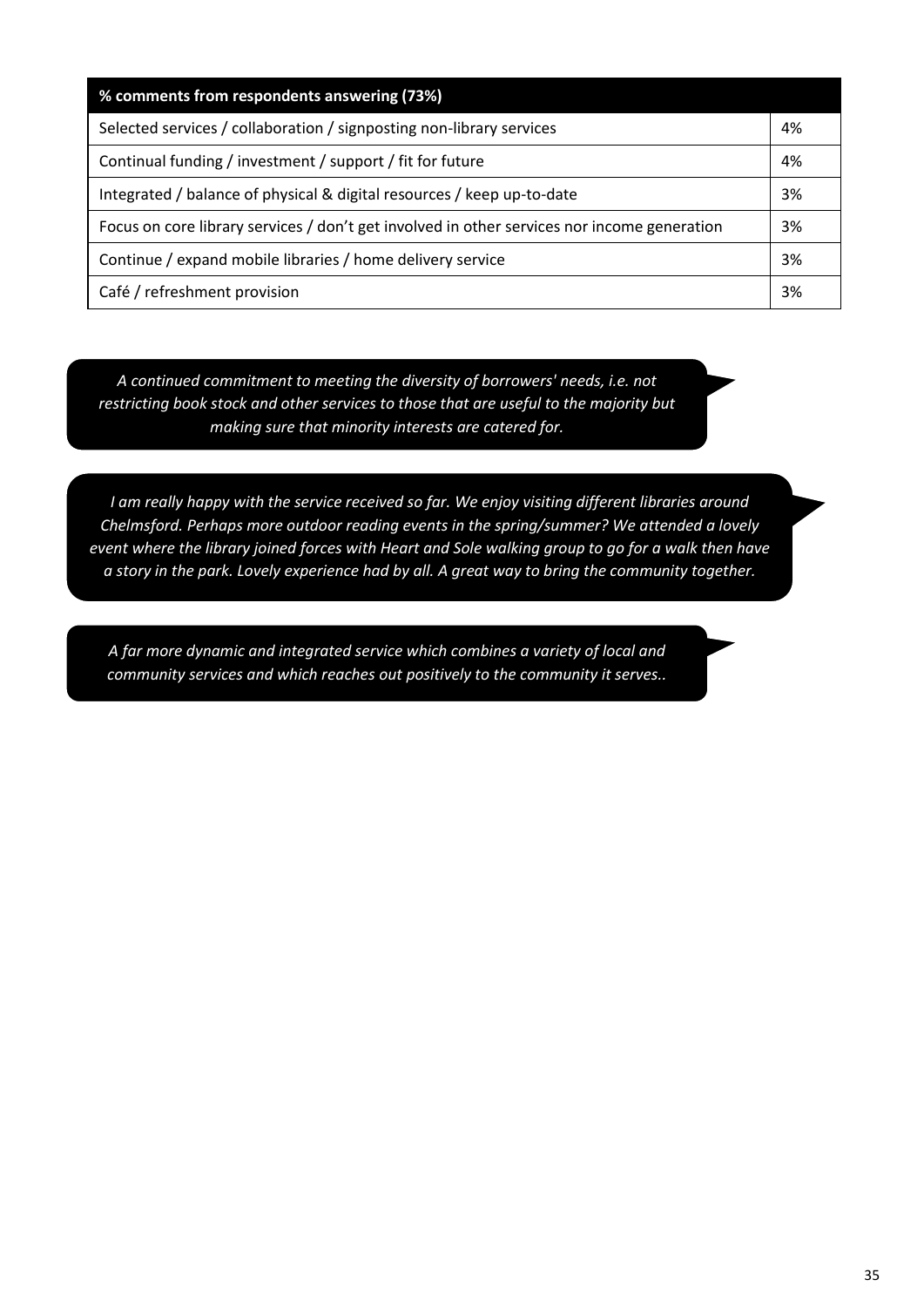## ORGANISATIONS - OVERALL OPINION OF KEY AIMS PUT FORWARD

28 organisations responded to the consultation:

- 12 responded from community groups
- 10 responded from town or parish council
- 4 responded from other public bodies
- 1 responded from a registered charity
- 1 did not disclose the type of organisation they represent

Consistent with the approach for individuals, organisation respondents were presented with the sub level aims within each of the three areas and asked to indicate their level of agreement or disagreement with each one.

#### SUPPORT FOR AIM ONE AREAS – LIBRARY SERVICE AND LITERACY

Consistent with trends observed amongst individual respondents, overall agreement is strong in relation to the stated aims of supporting children to be ready for school and developing their reading skills, keeping stock and resources up to date and appealing, helping adults to improve their literacy, ensuring staff have the right skills and support to deliver the best service and providing books and resources in formats that meet changing needs. Agreement is also high for delivering a new and exciting programme of events and activities.

Also consistent with the trend observed amongst individual respondents, agreement with exploring new opportunities to generate income is comparatively lower than the other Aim One areas. A higher proportion neither agreed nor disagreed with the aim.

#### *To what extent do you agree or disagree with the proposed aims***?** *Base: all organisations answering (28)*





**Strongly agree** Agree **Neither agree nor disagree Disagree** Strongly disagree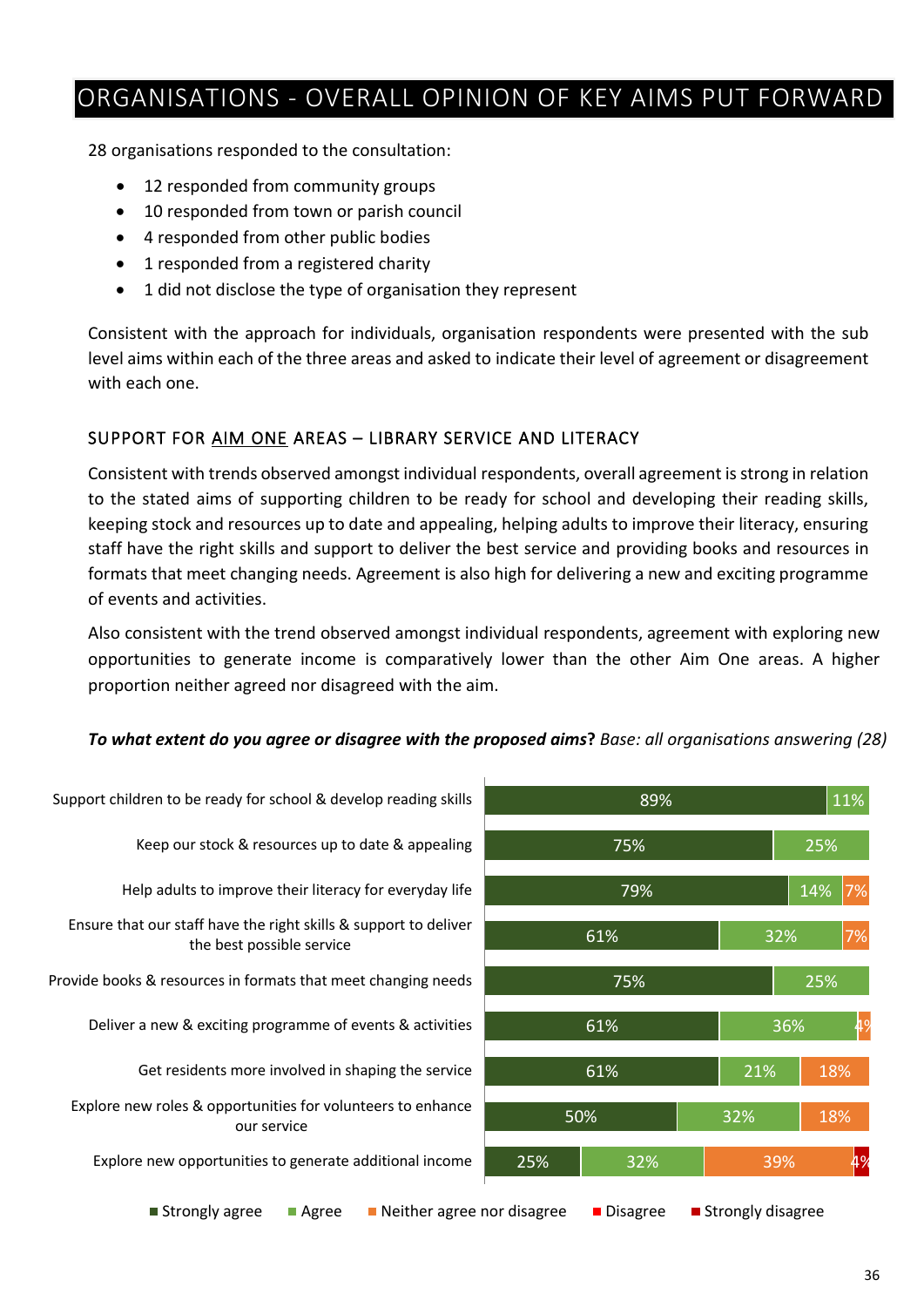| <b>Supporting data table</b>                                                                  | Strongly<br>agree | Agree | Neither agree<br>nor disagree | <b>Disagree</b> | Strongly<br>disagree |
|-----------------------------------------------------------------------------------------------|-------------------|-------|-------------------------------|-----------------|----------------------|
| Support children to be ready for school &<br>develop their reading skills                     | 89%               | 11%   | 0%                            | 0%              | 0%                   |
| Keep our stock & resources up to date &<br>appealing                                          | 75%               | 25%   | 0%                            | 0%              | 0%                   |
| Help adults to improve their literacy for everyday<br>life                                    | 79%               | 14%   | 7%                            | 0%              | 0%                   |
| Ensure that our staff have the right skills &<br>support to deliver the best possible service | 61%               | 32%   | 7%                            | 0%              | 0%                   |
| Provide books & resources in formats that meet<br>changing needs                              | 75%               | 25%   | 0%                            | 0%              | 0%                   |
| Deliver a new & exciting programme of events &<br>activities                                  | 61%               | 36%   | 4%                            | 0%              | 0%                   |
| Get residents more involved in shaping the<br>service                                         | 61%               | 21%   | 18%                           | 0%              | 0%                   |
| Explore new roles & opportunities for volunteers<br>to enhance our service                    | 50%               | 32%   | 18%                           | 0%              | 0%                   |
| Explore new opportunities to generate additional<br>income                                    | 25%               | 32%   | 39%                           | 4%              | 0%                   |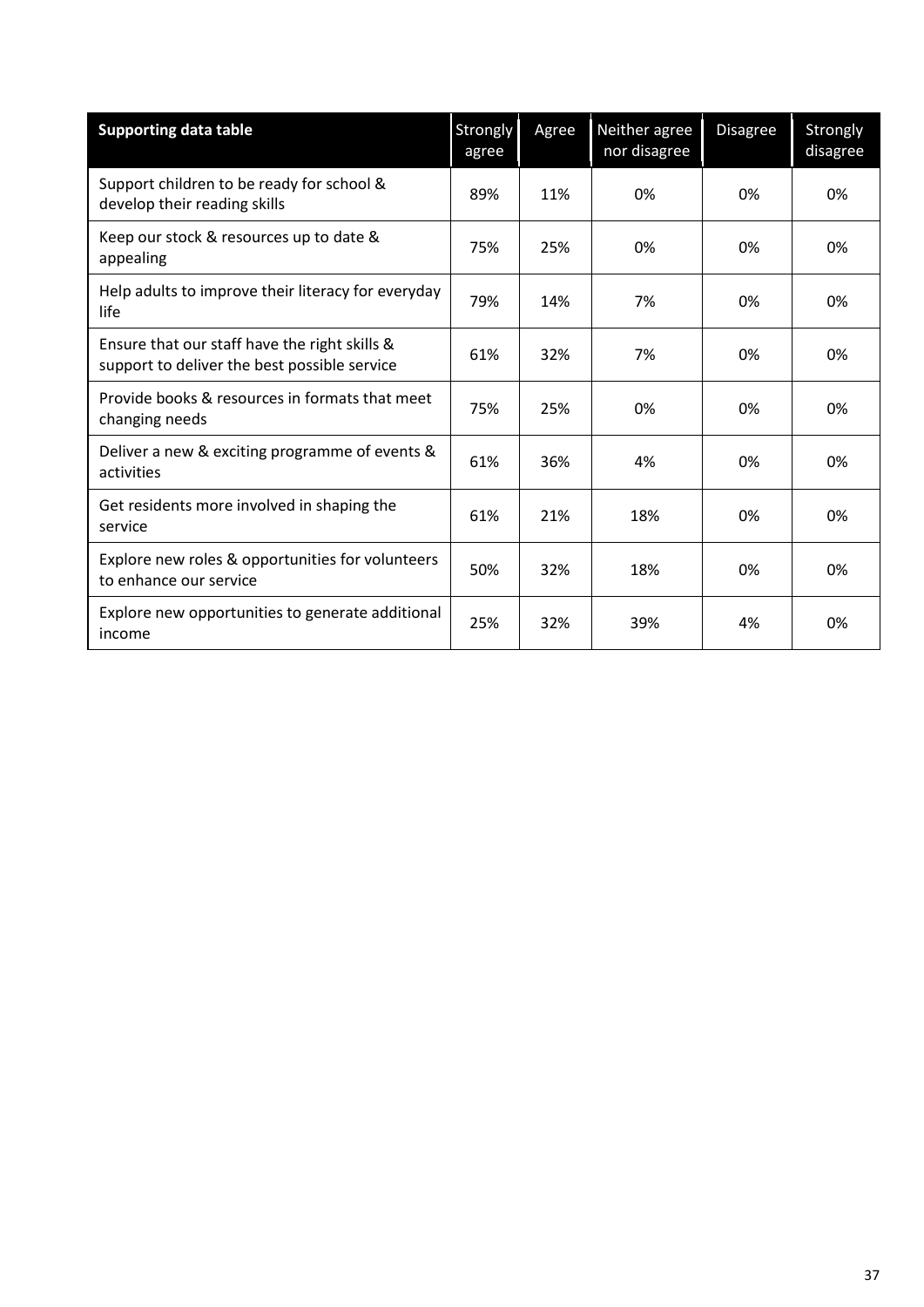#### SUPPORT FOR AIM TWO AREAS – INFRASTRUCTURE AND COMMUNICATIONS

Overall agreement is high with the stated aims of developing the mobile library offer to support service outreach and community engagement, improving communications to help engage with existing users and new audiences and looking at options to reduce the carbon footprint of library buildings. In contrast to individual respondents, agreement with developing a planned programme of buildings improvements is lower (with a significant proportion neither agreeing nor disagreeing).

Consistent with trends observed amongst individual respondents, agreement with the technological sub areas of Aim Two are comparatively lower than the other Aim Two areas.

#### *To what extent do you agree or disagree with the proposed aims***?** *Base: all organisations answering (28)*



| <b>Supporting data table</b>                                                                 | <b>Strongly</b><br>agree | Agree | Neither agree<br>nor disagree | <b>Disagree</b> | Strongly<br>disagree |
|----------------------------------------------------------------------------------------------|--------------------------|-------|-------------------------------|-----------------|----------------------|
| Develop our mobile library offer to support our<br>service outreach and community engagement | 57%                      | 29%   | 14%                           | 0%              | 0%                   |
| Improve our communications to help engage with<br>our existing users and new audiences       | 54%                      | 32%   | 14%                           | 0%              | 0%                   |
| Develop a planned programme of improvements<br>for our buildings                             | 50%                      | 14%   | 36%                           | 0%              | 0%                   |
| Look at options to reduce the carbon footprint of<br>our library buildings                   | 57%                      | 39%   | 4%                            | 0%              | 0%                   |
| Improve communications and engagement with<br>our staff and volunteers                       | 39%                      | 43%   | 18%                           | 0%              | 0%                   |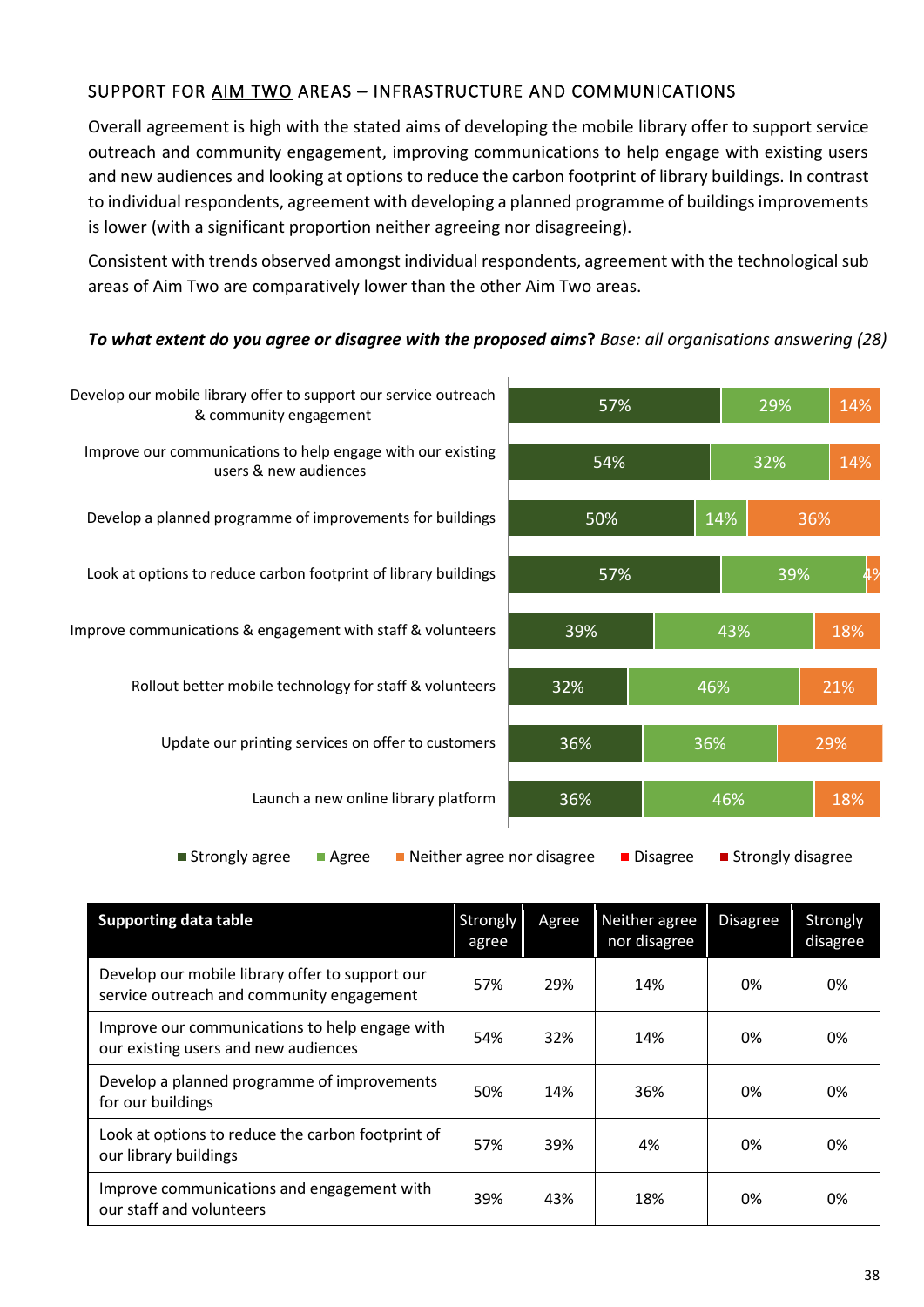| <b>Supporting data table</b>                                 | Strongly<br>agree | Agree | Neither agree<br>nor disagree | <b>Disagree</b> | Strongly<br>disagree |
|--------------------------------------------------------------|-------------------|-------|-------------------------------|-----------------|----------------------|
| Rollout better mobile technology for staff and<br>volunteers | 32%               | 46%   | 21%                           | 0%              | 0%                   |
| Update our printing services on offer to<br>customers        | 36%               | 36%   | 29%                           | 0%              | 0%                   |
| Launch a new online library platform                         | 36%               | 46%   | 18%                           | 0%              | 0%                   |

#### SUPPORT FOR AIM THREE AREAS - SUPPORTING COMMUNITIES AND LEVELLING UP

Overall agreement is strong in relation to the stated aims of helping reduce digital exclusion and improve digital skills, connecting residents with other services that can support and enable them to live better lives, expanding outreach services further for other users and communities that need it, providing support for people to improve their employability and supporting residents to improve health and wellbeing.

Consistent with individual respondents, agreement with exploration of options for providing chargeable activities alongside the existing free activities is considerably lower than the other Aim Three aims.



#### *To what extent do you agree or disagree with the proposed aims***?** *Base: all organisations answering (28)*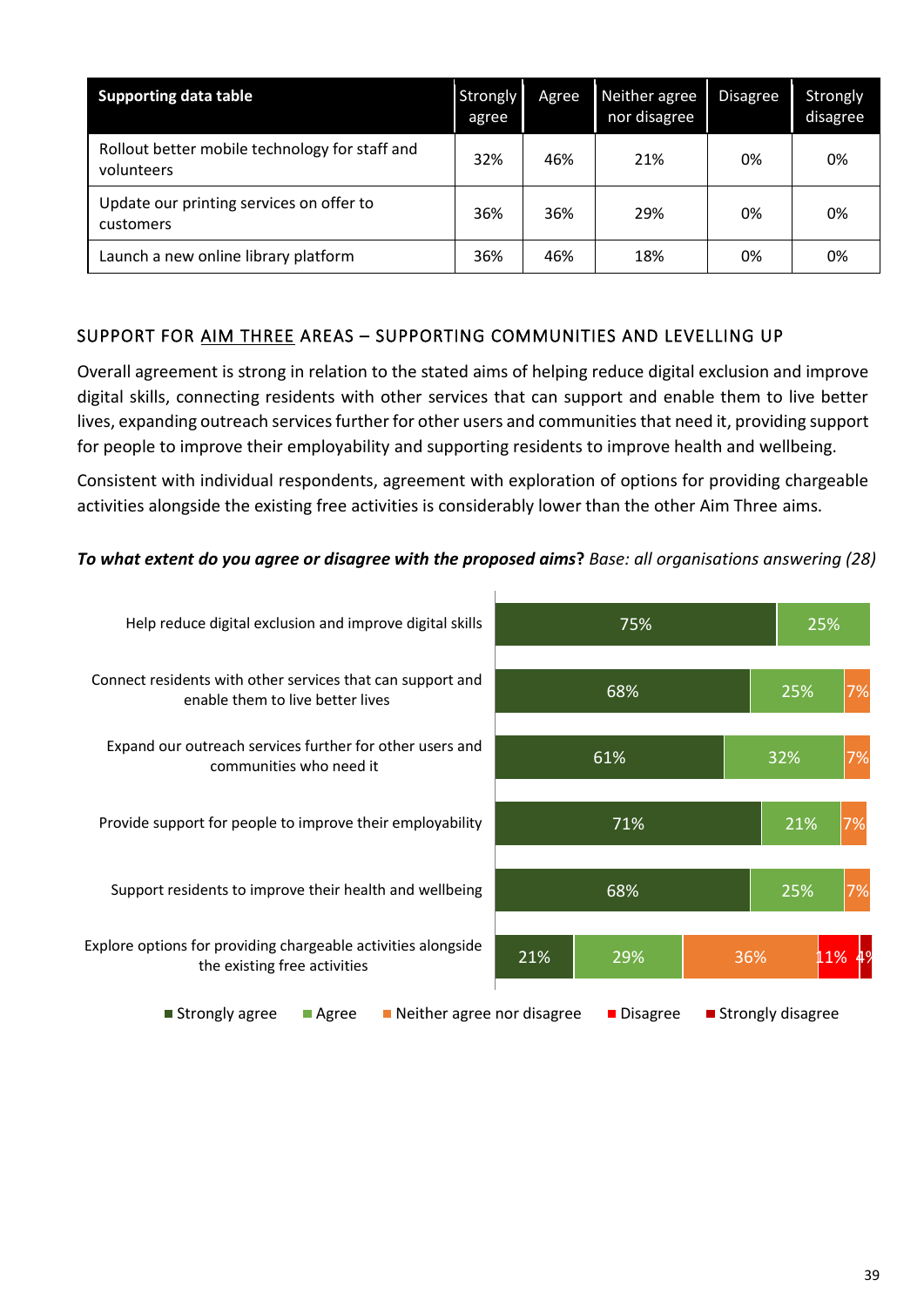| <b>Supporting data table</b>                                                                   | Strongly<br>agree | Agree | Neither agree<br>nor disagree | <b>Disagree</b> | Strongly<br>disagree |
|------------------------------------------------------------------------------------------------|-------------------|-------|-------------------------------|-----------------|----------------------|
| Help reduce digital exclusion and improve digital<br>skills                                    | 75%               | 25%   | 0%                            | 0%              | 0%                   |
| Connect residents with other services that can<br>support and enable them to live better lives | 68%               | 25%   | 7%                            | 0%              | 0%                   |
| Expand our outreach services further for other<br>users and communities who need it            | 61%               | 32%   | 7%                            | 0%              | 0%                   |
| Provide support for people to improve their<br>employability                                   | 71%               | 21%   | 7%                            | 0%              | 0%                   |
| Support residents to improve their health and<br>wellbeing                                     | 68%               | 25%   | 7%                            | 0%              | 0%                   |
| Explore options for providing chargeable<br>activities alongside the existing free activities  | 21%               | 29%   | 36%                           | 11%             | 4%                   |